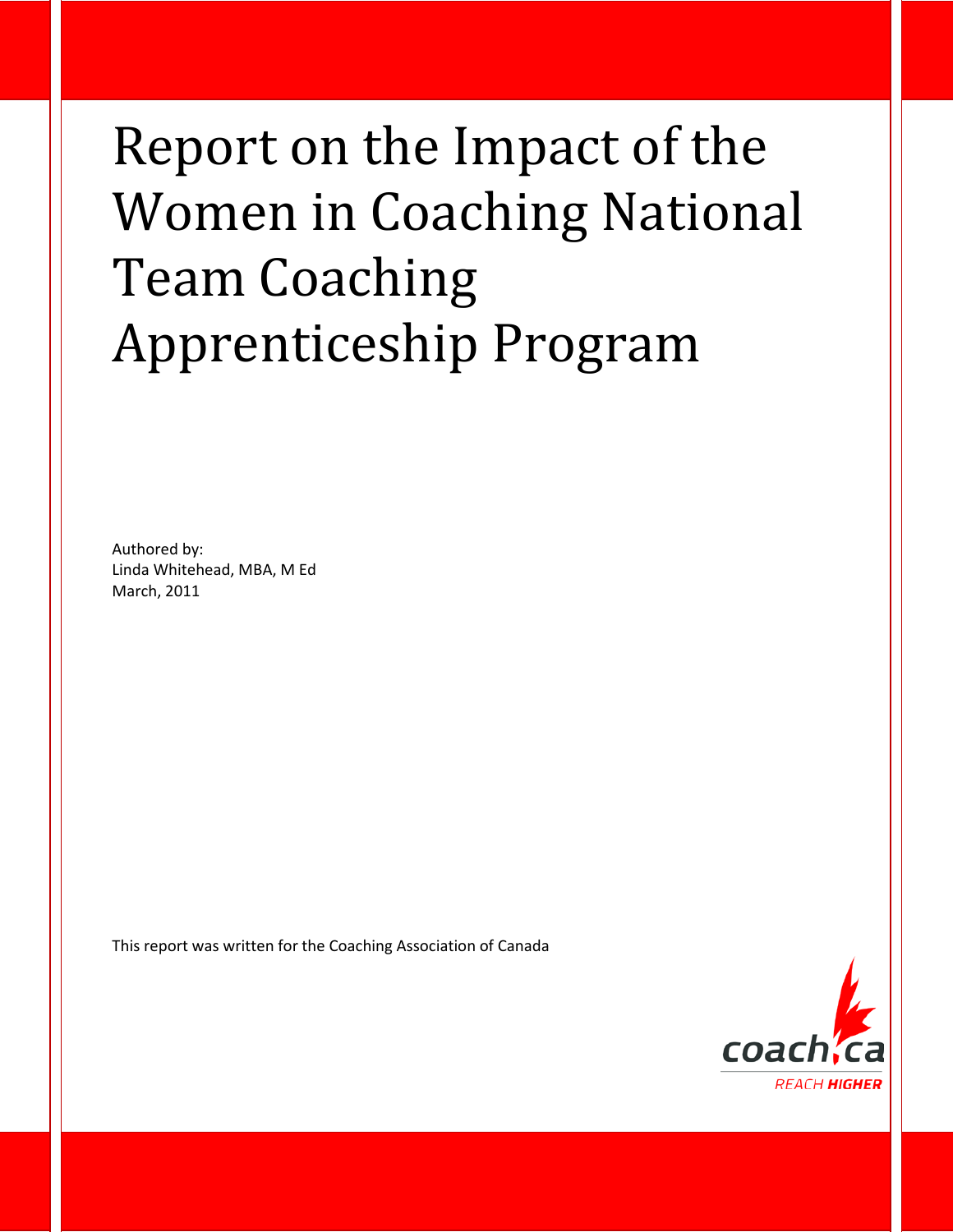### **Table of Contents**

| А. | Description of the Women in Coaching National Team Coaching Apprenticeship Program  4 |
|----|---------------------------------------------------------------------------------------|
| В. |                                                                                       |
| 1. |                                                                                       |
| 2. |                                                                                       |
| C. |                                                                                       |
| D. |                                                                                       |
| 1. |                                                                                       |
| 2. |                                                                                       |
| 3. |                                                                                       |
| 4. |                                                                                       |
| F. |                                                                                       |
| F. |                                                                                       |
| G. |                                                                                       |
|    |                                                                                       |
|    |                                                                                       |
|    |                                                                                       |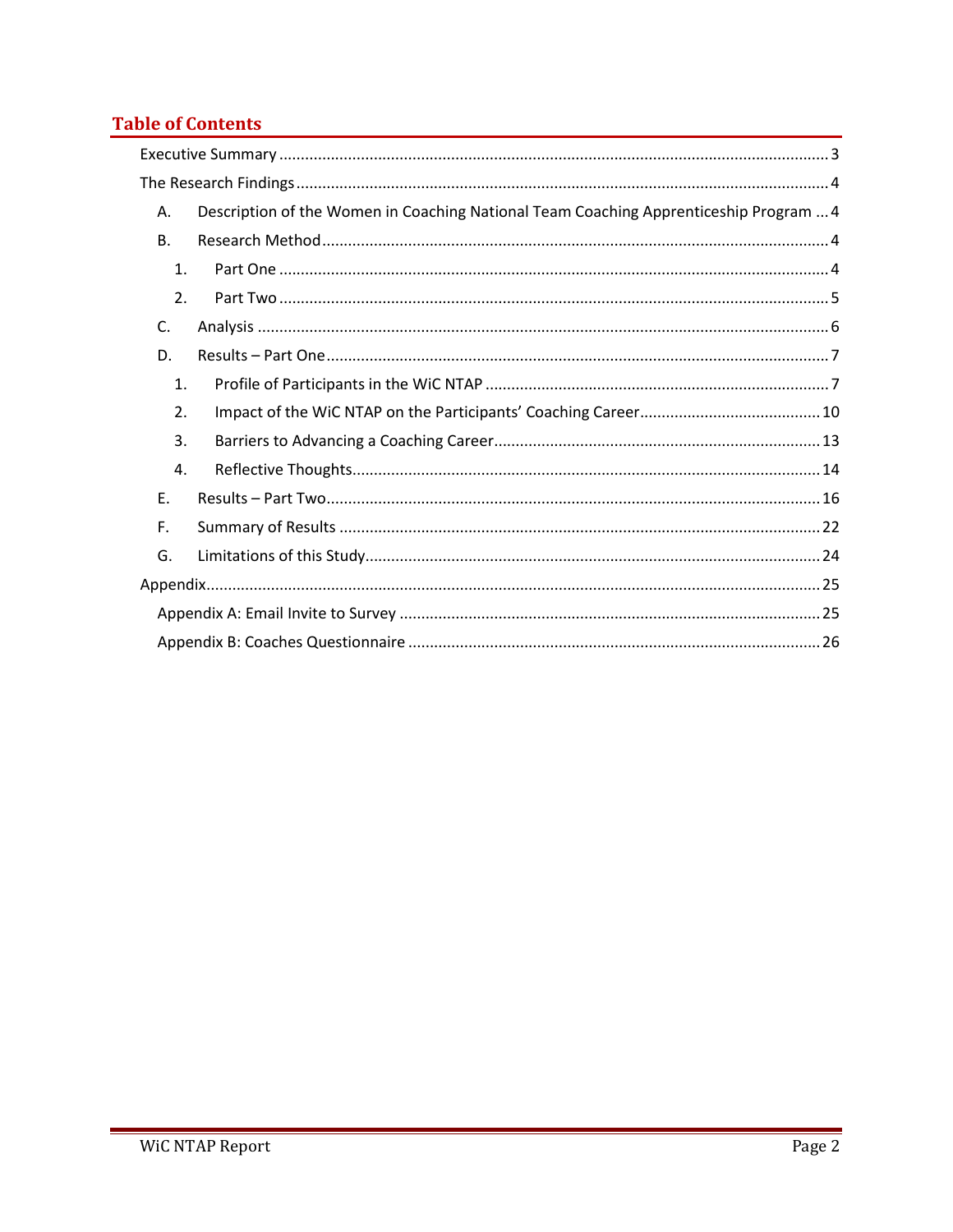#### <span id="page-2-0"></span>**Executive Summary**

The purpose of this research was to measure the impact of the Women in Coaching National Team Coaching Apprenticeship Program (WiC NTAP) on the individuals involved and their career coaching paths. The population for this study was comprised of all participants in the WiC NTAP and the 1998 Pan American Games Apprenticeship Program (PAGAP). The Coaching Association of Canada (CAC) provided the contact information for the coaches as well as background demographics. We assumed that the information was comprehensive, current, and accurate.

To date, there have been 40 participants in the WiC NTAP and 8 participants in the PAGAP. A total of 29 sports have been represented. The participants came from 8 provinces and ranged in age from < 25  $to$  > 50 years.

An online survey consisting of 23 questions was created. Completed responses were received from 25 participants: 4 from the 2007-2010 participants, 5 from the 2005-2007 participants, 8 from the 2003- 2005 participants, 5 from the 2001-2003 participants, and 3 from the PAGAP participants. Once all the survey data was compiled, a maximal variation analysis was conducted and 5 individuals (representing 10% of all participants) were selected and then interviewed by the researcher. All data in this report was assembled from the survey, the interviews, and the base demographics received from CAC.

The data showed that 96% of the coaches possess post-secondary education. All have attained National Coaching Certification Program (NCCP) Level 3 certified or higher, with 40% Level 4 certified or higher. Their coaching covers a wide range of experience and levels coached. The majority (64%) indicated that they had coached both female and male athletes while 34 % indicated they had coached only females. None coached only male athletes. Impressively, 54% reported their occupation as coach.

Within the sample, 88% felt that the WiC NTAP assisted them in advancing their coaching career, citing experience gained at international events and working with national-level athletes as the most important factors. The majority said the WiC NTAP created a pathway to coaching Canada's elite athletes, a pathway not easily found without this program. The indicator of salary further supported career advancement being achieved with 64% gaining an increase in salary after finishing the WiC NTAP. Furthermore, 60% reported job advancement after completing the program. In addition to the aforementioned positives of opening a door to the top level of coaching, participants strongly stated the importance of the opportunity to network. It created a highly valued feeling of camaraderie, that they were not alone, but there were others, in other sports, who shared their experience of being a high performance female coach.

Of the coaches in this survey, 84% are presently coaching and an additional 12% are planning to return to coaching in the future. This is very positive as it shows an attrition rate of only 4%. The women who participate in the program stay in coaching.

Lack of job stability, lack of salary, and family commitments were rated as the top barriers to the advancement of the participants' coaching careers.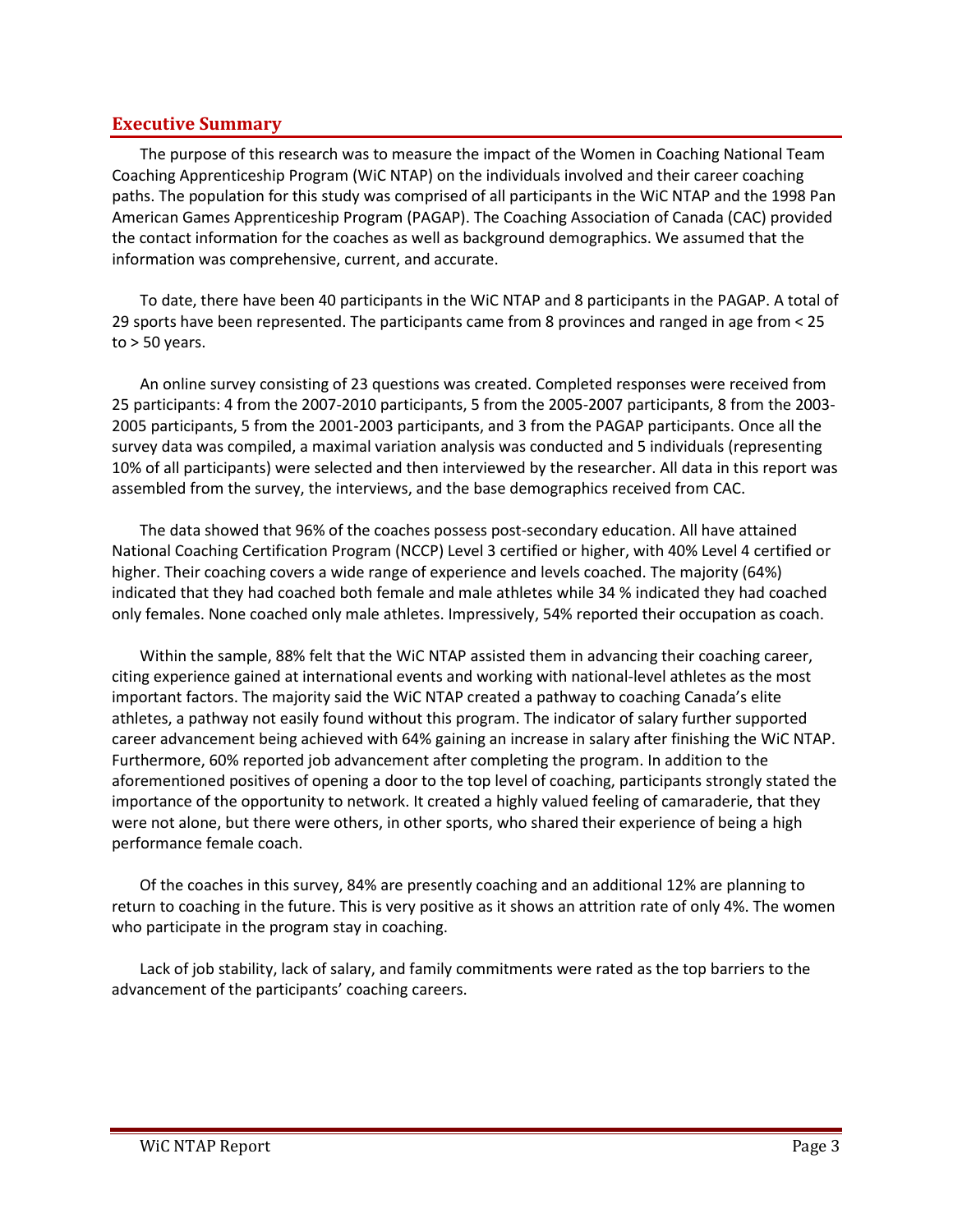#### <span id="page-3-0"></span>**The Research Findings**

The purpose of this research was to measure the impact of the WiC NTAP on the individuals involved and their career coaching paths. This section explains the research method used and presents the results.

#### <span id="page-3-1"></span>A. Description of the Women in Coaching National Team Coaching Apprenticeship Program

Below is the description and mandate of the WiC NTAP as per CAC.

*The National Team Coaching Apprenticeship Program is designed to provide opportunities for Canadian women coaches to work with their national team programs leading up to and during Olympic Games and major international events i.e. world championships, etc. The program is delivered as a two to three year apprenticeship with a mentor, attendance at two to three professional development seminars, inclusion in the Senior National Team activities, and full accreditation at major international competitions and major multi-sport games where possible within the specified time frame.*

*Objectives of the National Team Coaching Apprenticeship Program*

- *To provide high performance professional development opportunities.*
- *To increase the number of women coaching at all major multi-sport Games.*
- *To increase the number of women prepared to coach at the national team level.*
- *To increase the number of women in national team head coach positions in the long-term.*
- *To facilitate a stronger network of women coaches and leaders.*
- *To increase the number of women coaches involved/working at Canadian Sport Centres and National Coaching Institutes.*

To date, the WiC NTAP program has had four groups of participants: 2001-2003, 2003-2005, 2005- 2007, and 2007-2010 for a total of 40. Preceding this program, in 1998, CAC offered the PAGAP to 8 participants. For the purpose of this study, the 1998 PAGAP apprentices were included.

#### <span id="page-3-2"></span>B. Research Method

#### <span id="page-3-3"></span>1. Part One

An online survey consisting of 23 questions was created. The survey was distributed among selected academics and experts for feedback and suggestions. Based on the feedback, a final version was created and submitted to CAC for translation. After a few editorial changes, the survey was ready for distribution in both English and French versions.

The population for this study was the 48 participants in the WiC NTAP and PAGAP. CAC provided the email addresses as well as background demographics: year of participation in the program, sport coached, province of residence, and NCCP certification level at the time of entering and upon completion of the program. We assumed that the information was comprehensive, current, and accurate.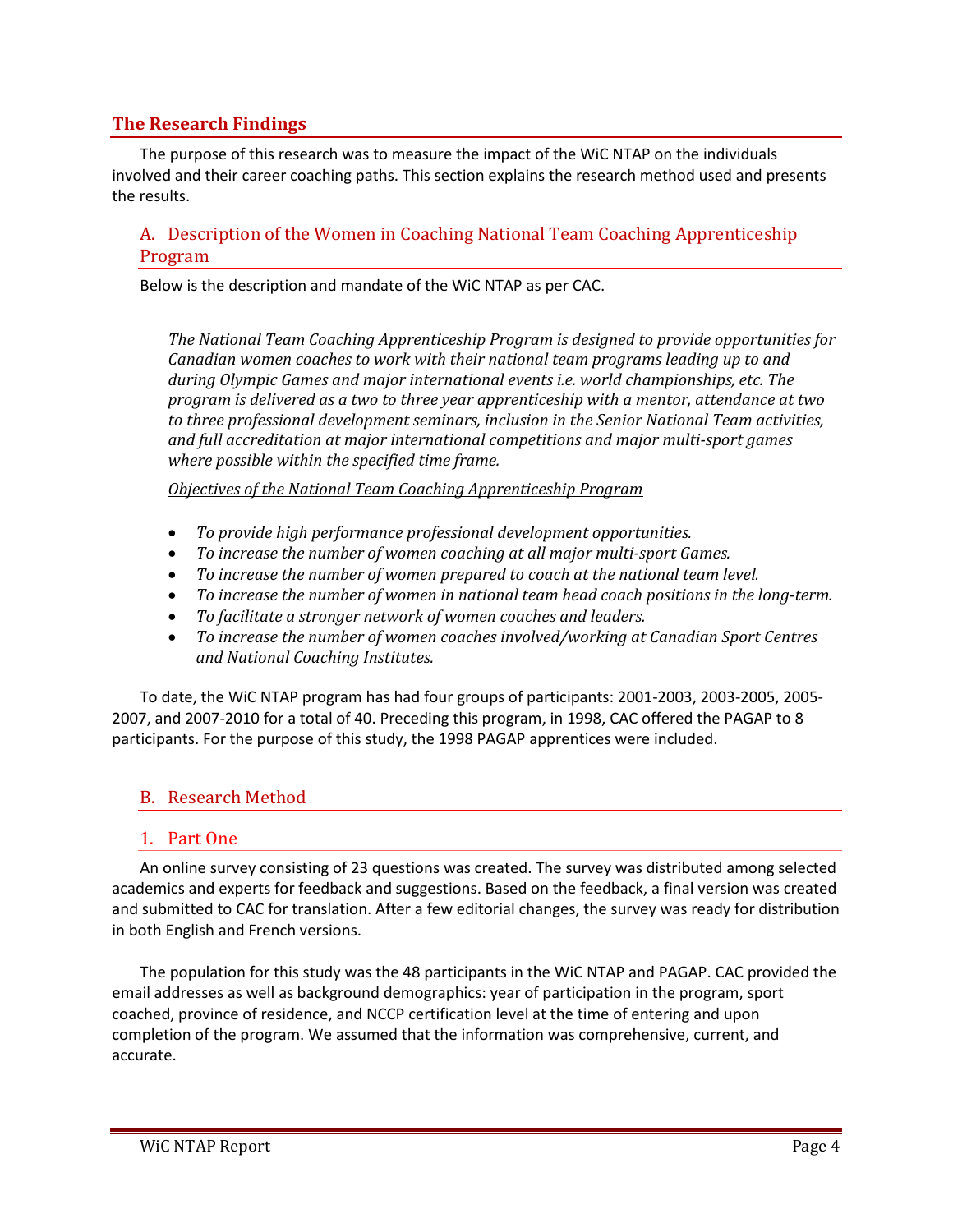Of the 48 participants, 4 did not have up-to-date contact information and therefore were not contacted. An email invitation was sent to the remaining 44 participants asking them to complete the survey. As there was no way to guarantee that they received the invitation, it was assumed that the email was delivered, unless returned as undeliverable. This happened in 8 cases, leaving 36 participants being sent the invitation.

A total of 26 responses were received with 25 being complete. It was decided to discard the one incomplete survey as unusable because the author could not be verified. Of the 25 complete responses, 4 were received from the 2007-2010 participants, 5 from the 2005-2007 participants, 8 from the 2003- 2005 participants, 5 from the 2001-2003 participants, and 3 from 1998 PAGAP participants.



#### <span id="page-4-0"></span>2. Part Two

After the survey results were collected, a maximal variation analysis was conducted in order to select 5 coaches to be interviewed by the researcher to gather a more in-depth understanding of their personal experiences with the WiC NTAP. A subsection of 5 participants represents slightly more than 10% of the total participants in the program.

The variations used in the maximal variation analysis were:

- Response to question of whether the WiC NTAP assisted in career advancement (yes or no)
- Current coaching status (not coaching, volunteer, part-time, or full-time)
- Sport coached
- When participated in WiC NTAP
- Current age
- Current years of coaching experience
- Province of residence (at time of participation in program)

The researcher emailed the five coaches with a request for an interview and all five agreed. An open-ended question technique was used. Each interview was based on six questions, allowing each respondent to guide the interview into the areas they felt were most relevant to their own personal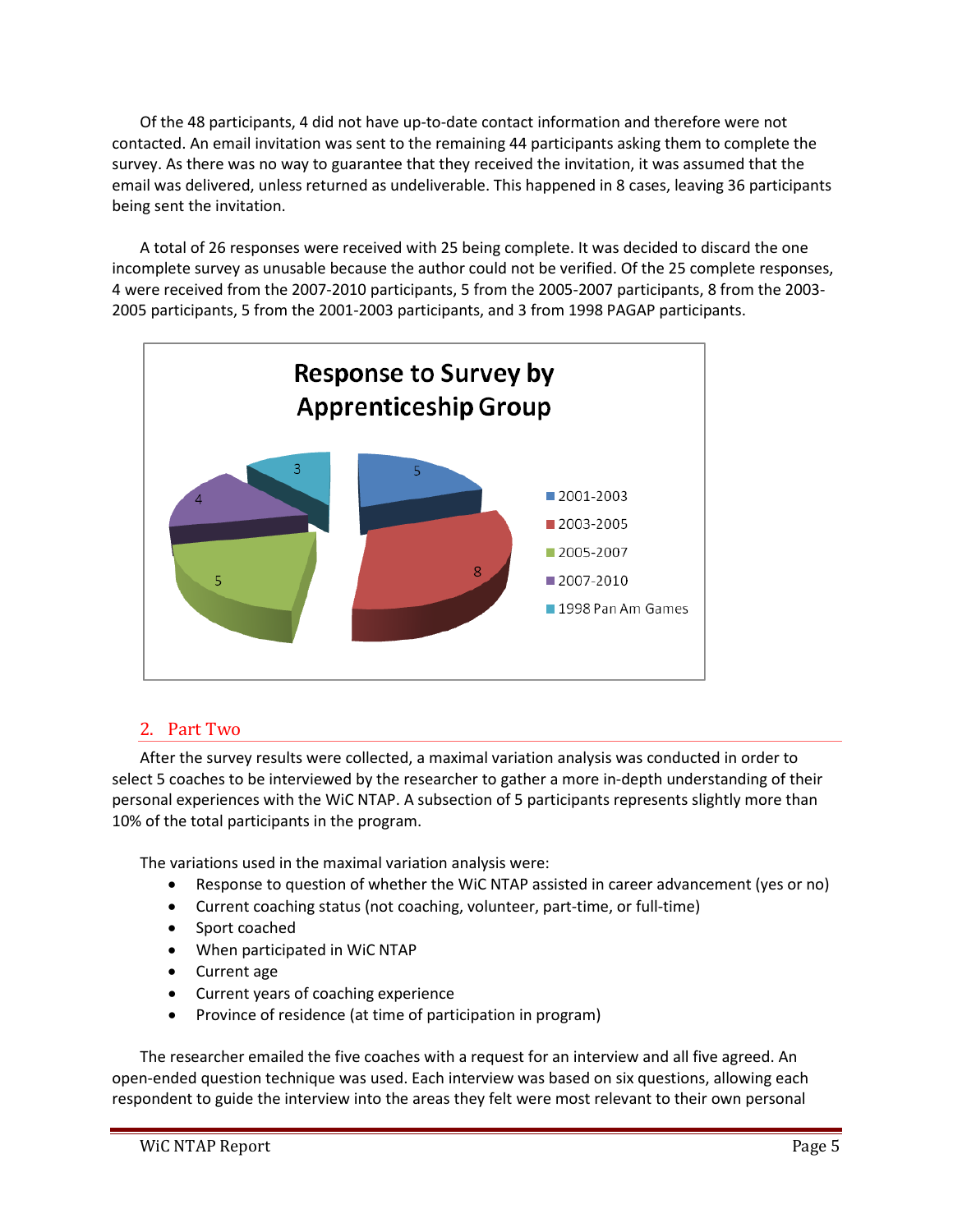experiences. Each interview was conducted by phone or audio Skype and lasted between 30 and 45 minutes per participant. All the interviews were audio-recorded with the participant's consent.

The base questions used for the interview were:

- Why did you participate in the apprenticeship program? What were your expectations?
- How do you perceive the participation in the apprenticeship program? Positive or negative? Why?
- What effect has participating in the apprenticeship program had to date on your coaching career? (Advancement? Education? Support? Networking?)
- What are your suggestions on how to improve the apprenticeship program?
- What other factors have affected your coaching career? Positive and negative? How? Why?
- What are the issues you face as a female coach that you would like assistance with? (Barriers? Education? Support – Psychological? Financial?)

#### <span id="page-5-0"></span>C. Analysis

In Part One, there were different numbers of responses to the questions, due to the nature of the questions, which indicated that some questions were unanswered by some of the respondents. To be consistent, the results are reported as a percentage of the total number of respondents to each question as opposed to a percentage of the total sample. Where possible, results were quantified and are reported as such.

In Part Two, each interview was summarized and written as a separate case. Both written notes taken during the interview by the researcher and the audio tape of the interview were used to write the summary. The written summary was then sent to each interviewee for confirmation of the accuracy of the information. Upon confirmation, the summary was included in this report and commonalities of responses noted in the Report Summary.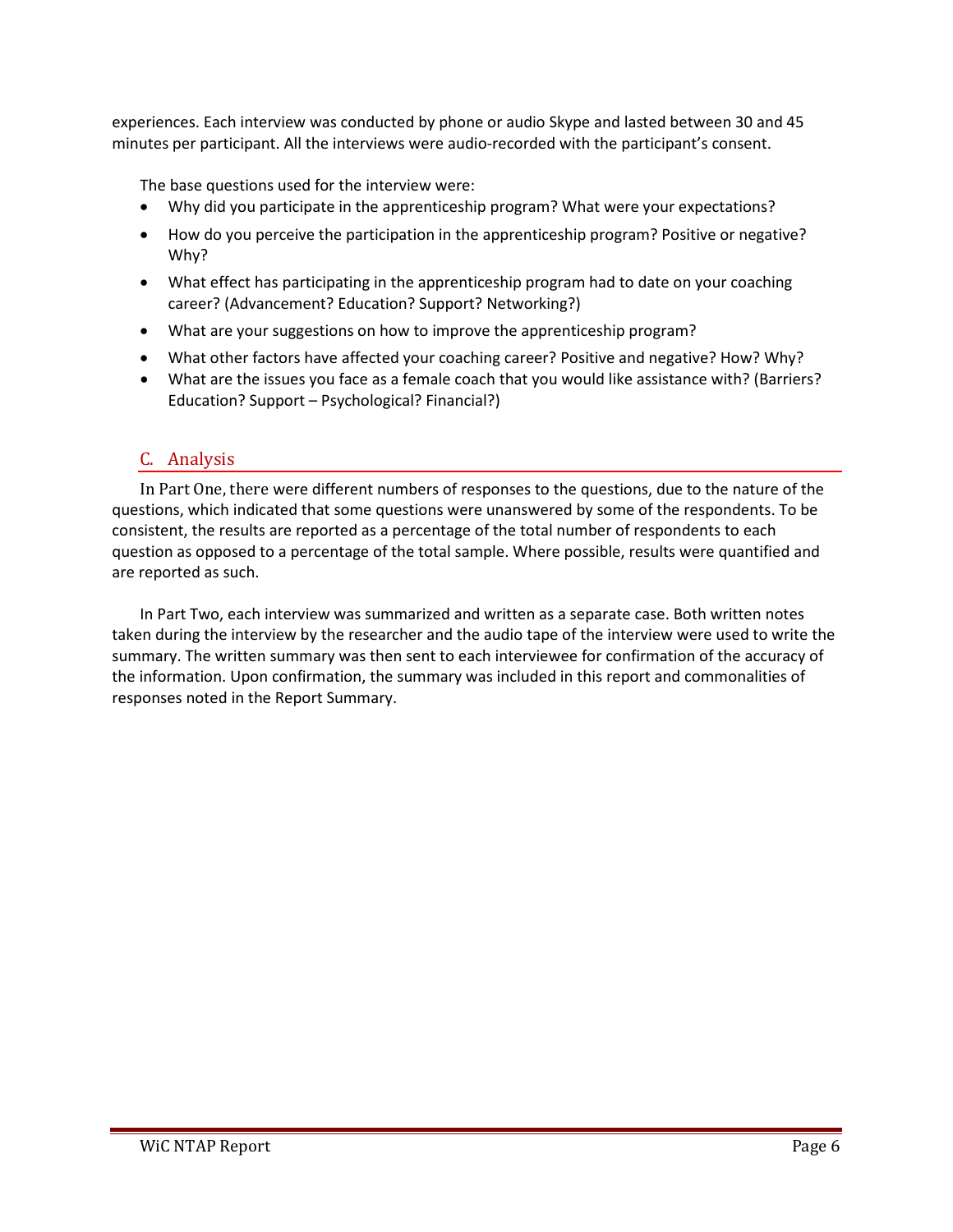### <span id="page-6-0"></span>D. Results – Part One

#### <span id="page-6-1"></span>1. Profile of Participants in the WiC NTAP

To date, there have been 48 participants in the WiC NTAP/PAGAP coaching 29 sports and representing 8 provinces.

| Sport                       | # of Coaches | Sport                   | # of Coaches | Sport                       | # of Coaches |
|-----------------------------|--------------|-------------------------|--------------|-----------------------------|--------------|
| Alpine Skiing               |              | <b>Gymnastics</b>       |              | <b>Speed Skating</b>        |              |
| <b>Athletics</b>            | 4            | Gymnastics - Artistic   |              | <b>Sprint Canoe</b>         |              |
| Badminton                   |              | Gymnastics - Trampoline |              | Swimming                    |              |
| Basketball                  |              | Hockey                  |              | Synchro                     |              |
| Biathlon                    |              | Judo                    |              | Team Handball               |              |
| Canoe-Kayak                 |              | Rowing                  |              | Volleyball                  |              |
| <b>Cross Country Skiing</b> |              | Rugby                   |              | Waterpolo                   |              |
| Curling                     |              | Snowboarding            |              | <b>Wheelchair Athletics</b> |              |
| Cycling                     |              | Soccer                  |              | Wrestling                   |              |
| <b>Field Hockey</b>         |              | Softball                |              |                             |              |

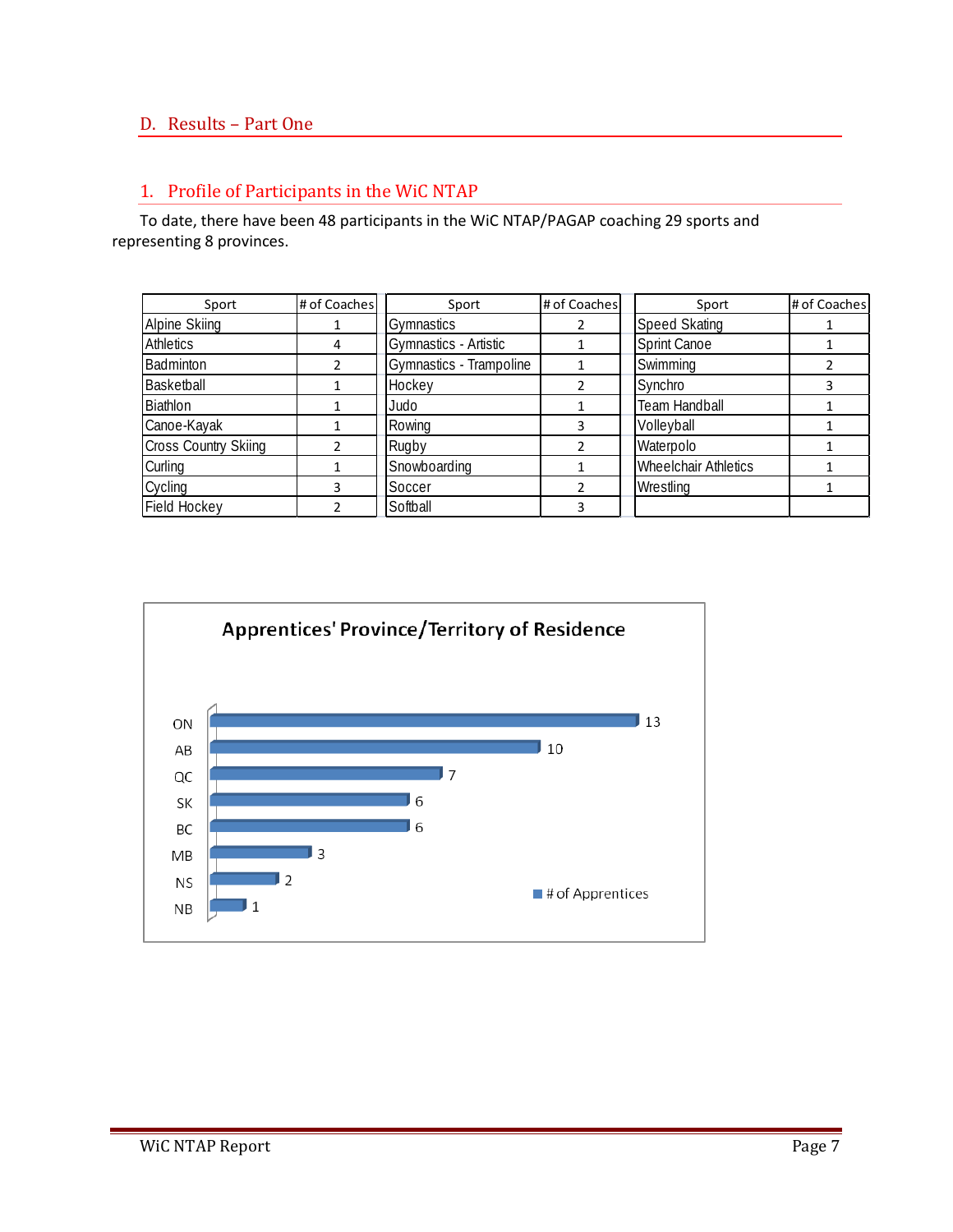#### *Age*

The program includes participants of a wide age range although over 50% were 30 years or younger while participating in the WiC NTAP.

| Age Category when participating in the WiC NTAP |                                   |                          |  |
|-------------------------------------------------|-----------------------------------|--------------------------|--|
| <b>Answer Options</b>                           | <b>Response</b><br><b>Percent</b> | <b>Response</b><br>Count |  |
| $\leq$ 25 yrs                                   | 12.0%                             | 3                        |  |
| 26 - 30 yrs                                     | 44.0%                             | 11                       |  |
| 31 - 35 yrs                                     | 20.0%                             | 5                        |  |
| 36 - 39 yrs                                     | 12.0%                             | 3                        |  |
| $> 40$ yrs                                      | 12.0%                             | 3                        |  |

#### *Level of Education*

Based on our data, 96% of the respondents possess post-secondary education. It should be noted that this is higher than the 75% reported in the "Report on the Status of Coaches in Canada" published by CAC in 2009.

| <b>Highest level of education</b> |                            |                          |  |  |
|-----------------------------------|----------------------------|--------------------------|--|--|
| <b>Answer Options</b>             | <b>Response</b><br>Percent | <b>Response</b><br>Count |  |  |
| <b>High School</b>                | $4.0\%$                    |                          |  |  |
| College or Technical Institute    | 20.0%                      | 5                        |  |  |
| University, Undergraduate Degree  | 48.0%                      | 12                       |  |  |
| University, Masters degree        | 20.0%                      | 5                        |  |  |
| University, PHD                   | 8.0%                       | $\mathfrak{D}$           |  |  |

#### *Occupation*

More than half the participants reported their occupation as coach while 24% reported sport administration or sport-related occupations.

| Occupation           |                                   |                          |  |
|----------------------|-----------------------------------|--------------------------|--|
| <b>Answers</b>       | <b>Response</b><br><b>Percent</b> | <b>Response</b><br>Count |  |
| Coach                | 52.0%                             | 13                       |  |
| Teacher              | 8.0%                              | $\overline{2}$           |  |
| Sport Administration | 12.0%                             | 3                        |  |
| Sport Related        | 12.0%                             | 3                        |  |
| Other                | 16.0%                             | 4                        |  |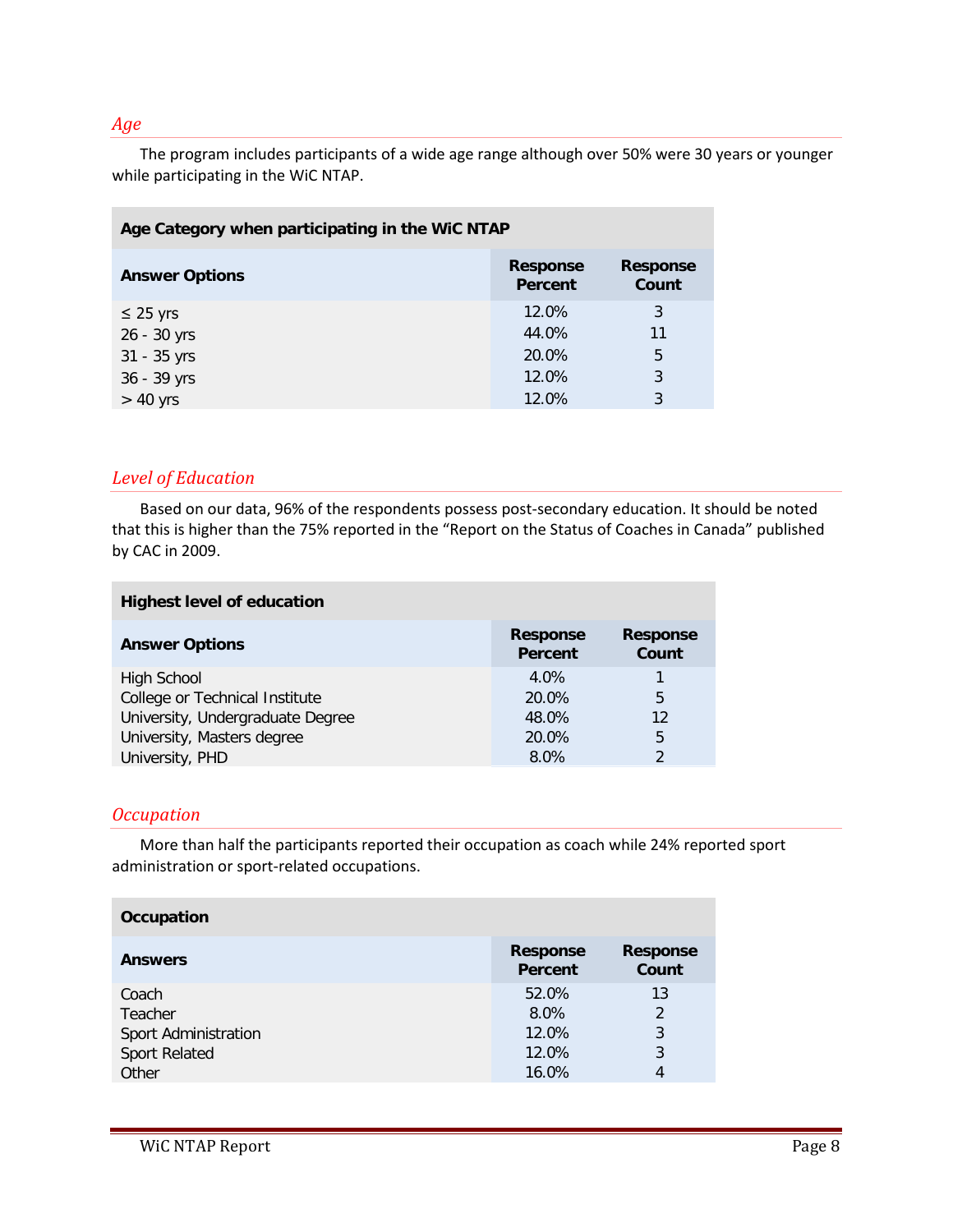#### *Coaching Credentials*

Based on the baseline data provided by CAC, 10% of the incoming participants were NCCP Level 2 certified or lower. Upon completing the program, 32% had improved their level of NCCP certification and all had obtained Level 3 or higher certification with almost 30% attaining Level 4 certification or higher. The results show that the participants have continued to improve their NCCP certification. Of the respondents, 19 are now Level 4 certified or higher compared to 11 individuals reported by CAC in its baseline data. This translates into at least 40% of WiC NTAP participants holding NCCP certification of Level 4 or higher. Furthermore, 36% indicated possessing additional sport-specific certifications while 48% indicated possessing additional certification that they considered relevant to their coaching such as post-secondary education degrees and the ChPC (Chartered Professional Coach) designation.

#### **Indicate your highest NCCP Certification level. The new NCCP certification levels are indicated here in brackets.**

| <b>Answer Options</b>                                   | <b>Response</b><br><b>Percent</b> | <b>Response</b><br>Count |
|---------------------------------------------------------|-----------------------------------|--------------------------|
| Level 2 (NCCP Competition - Introduction) Certified     | $0.0\%$                           | 0                        |
| Level 3 (NCCP Competition - Development) Trained        | 4.0%                              |                          |
| Level 3 (NCCP Competition - Development) Certified      | 20.0%                             | 5                        |
| Level 4 (NCCP Competition - High Performance) Trained   | 20.0%                             | 5                        |
| Level 4 (NCCP Competition - High Performance) Certified | 52.0%                             | 13                       |
| Level 5 (NCCP Competition - High Performance) Trained   | 4.0%                              |                          |
| Level 5 (NCCP Competition - High Performance) Certified | $0.0\%$                           | 0                        |

#### *Coaching Experience*

The respondents covered a wide range of years of experience with over half having more than 15 years of coaching experience. This experience ranged through all competitive levels from high school to university, from club to national. The majority (64%) indicated they had coached both female and male athletes while 36 % indicated they had coached females only. None of the respondents coached only male athletes.

| How many years of coaching experience do you have?                              |         |               |  |
|---------------------------------------------------------------------------------|---------|---------------|--|
| <b>Response</b><br><b>Response</b><br><b>Answer Options</b><br>Count<br>Percent |         |               |  |
| $\leq$ 5 yrs                                                                    | $0.0\%$ | $\Omega$      |  |
| $6 - 10$ yrs                                                                    | 8.0%    | $\mathcal{P}$ |  |
| 11 - 15 yrs                                                                     | 36.0%   | 9             |  |
| $> 15$ yrs                                                                      | 56.0%   | 14            |  |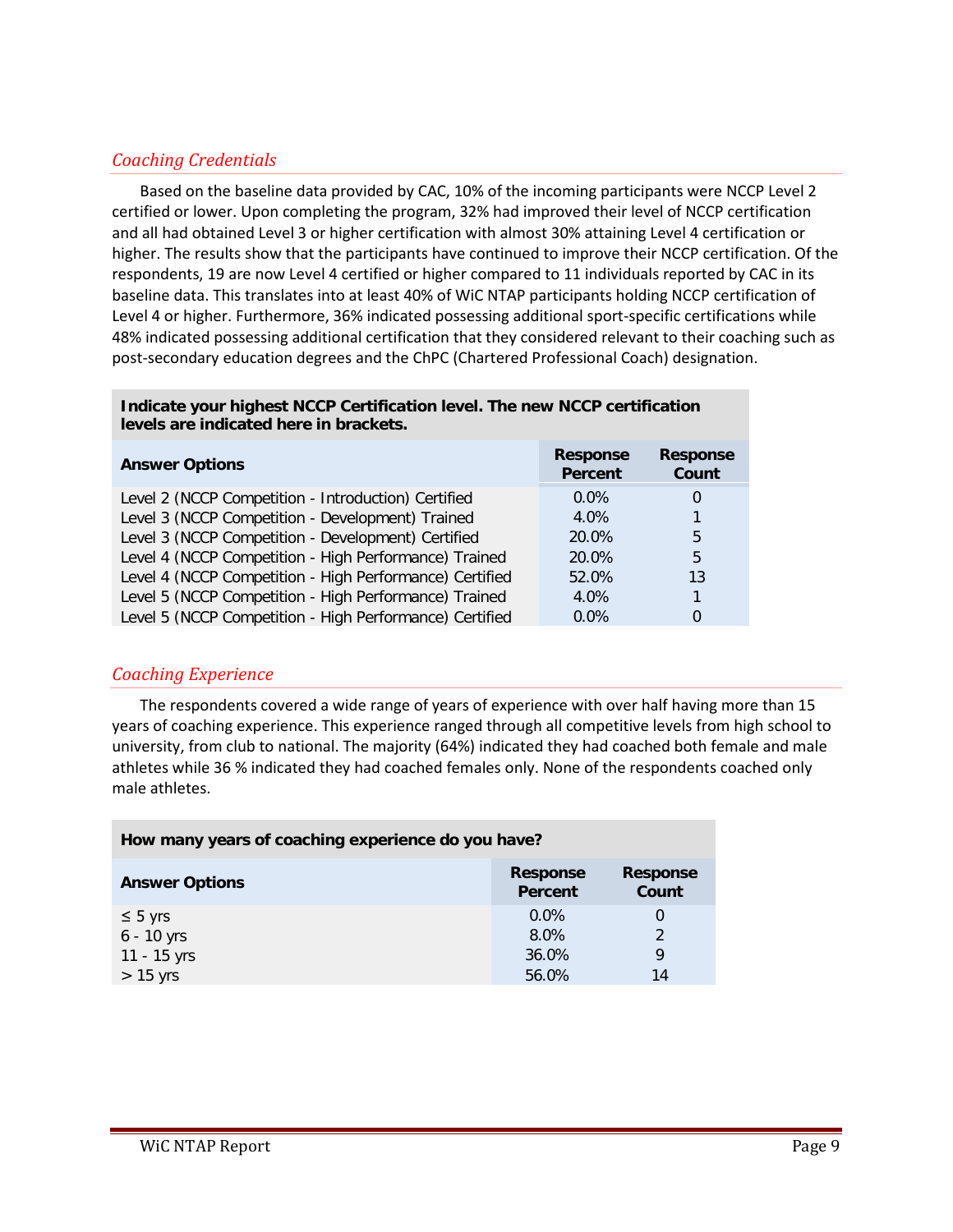| Gender of athletes coached |                            |                          |  |
|----------------------------|----------------------------|--------------------------|--|
| <b>Answer Options</b>      | <b>Response</b><br>Percent | <b>Response</b><br>Count |  |
| Female only                | 36.0%                      | 9                        |  |
| Male only                  | $0.0\%$                    | 0                        |  |
| Both Female and Male       | 64.0%                      | 16                       |  |

#### <span id="page-9-0"></span>2. Impact of the WiC NTAP on the Participants' Coaching Career

Within our sample, 88% of the coaches felt that the WiC NTAP assisted them in advancing their coaching career.

| Did the WiC National Team Coaching Apprenticeship Program assist you in<br>your career advancement as a coach? |                            |                          |  |
|----------------------------------------------------------------------------------------------------------------|----------------------------|--------------------------|--|
| <b>Answer Options</b>                                                                                          | <b>Response</b><br>Percent | <b>Response</b><br>Count |  |
| Yes                                                                                                            | 88.0%                      | 22                       |  |
| <b>No</b>                                                                                                      | $12.0\%$                   | 3                        |  |

In comparing their coaching status before and after the WiC NTAP, 64% gained an increase in salary and 60% experienced a coaching position advancement with 52% presently coaching full time. A coaching position advancement was determined by the participants themselves when reporting their coaching history before and after their participation in the WiC NTAP. It is interesting to note that in the eyes of the responding coaches, a change in coaching position did not always correspond to a change in salary. While 32% of respondents reported coaching salaries of \$10,000 or less, 48% reported their coaching salaries as \$40,001 or more.

| <b>Reported Current Salaries</b> |                            |                          |  |
|----------------------------------|----------------------------|--------------------------|--|
| <b>Answer Options</b>            | <b>Response</b><br>Percent | <b>Response</b><br>Count |  |
| Unpaid                           | 8.0%                       | 2                        |  |
| ≤ $$2,500$                       | 4.0%                       | 1                        |  |
| $$2.501 - $5.000$                | 8.0%                       | $\overline{2}$           |  |
| $$5.001 - $10.000$               | 12.0%                      | 3                        |  |
| $$10,001 - $20,000$              | 8.0%                       | $\overline{2}$           |  |
| $$20.001 - $30.000$              | 12.0%                      | 3                        |  |
| $$30,001 - $40,000$              | $0.0\%$                    | 0                        |  |
| $$40,001 - $50,000$              | 4.0%                       | 1                        |  |
| \$50,001 - \$60,000              | 24.0%                      | 6                        |  |
| \$60,001 - \$70,000              | 4.0%                       | 1                        |  |
| > \$70.000                       | 16.0%                      | 4                        |  |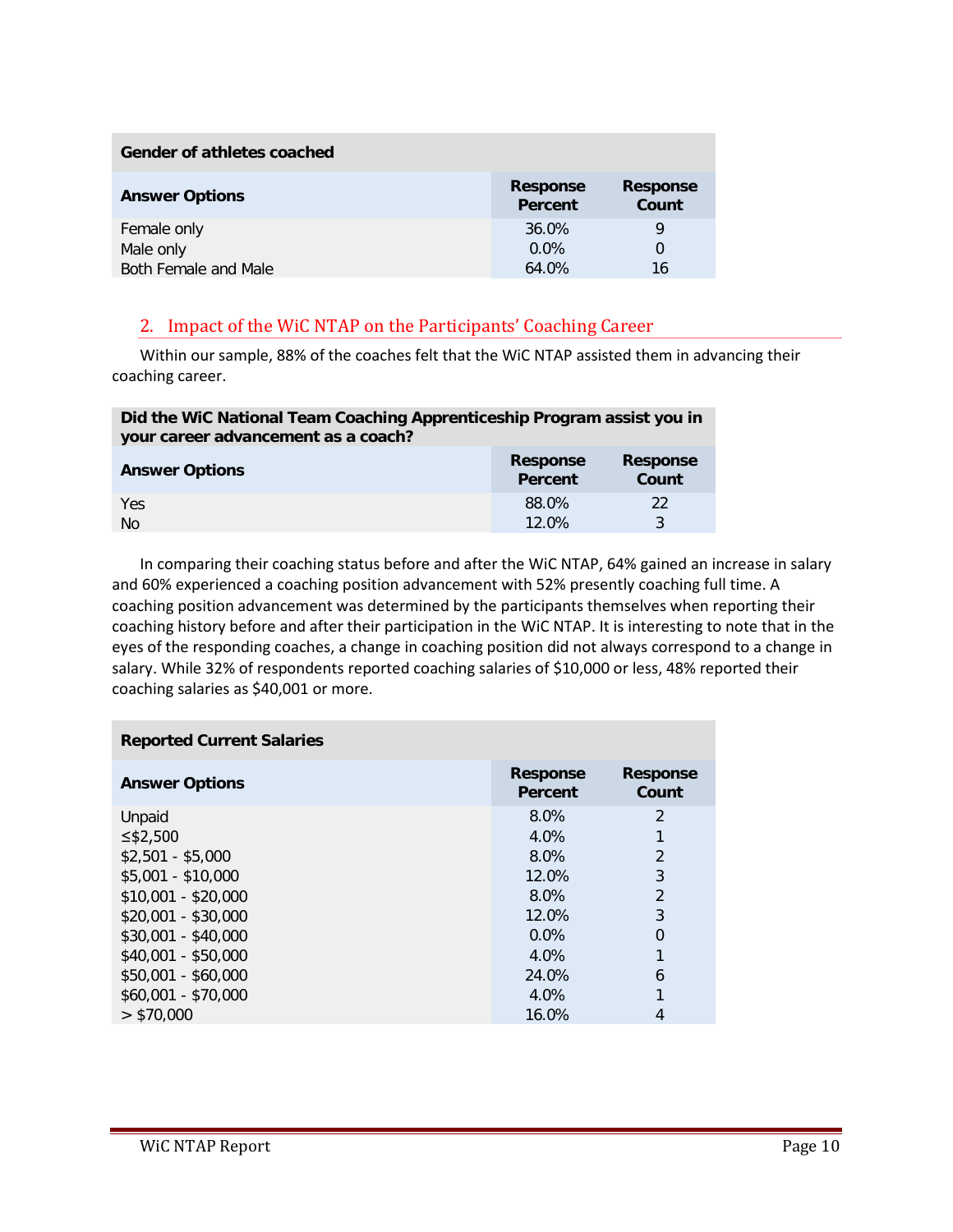For those who responded positively, the predominant ways in which the WiC NTAP assisted them were providing financial support, allowing learning through observation of other coaches, providing opportunities to compare herself with current national-level coaches, and creating opportunities to take on new coaching responsibilities.

| career advancement.                                                             |                            |                          |  |  |
|---------------------------------------------------------------------------------|----------------------------|--------------------------|--|--|
| <b>Answer Options</b>                                                           | <b>Response</b><br>Percent | <b>Response</b><br>Count |  |  |
| Created opportunities to take on new coaching<br>responsibilities               | 73.9%                      | 17                       |  |  |
| Provided opportunities to compare myself with<br>current national level coaches | 73.9%                      | 17                       |  |  |
| Provided financial support                                                      | 82.6%                      | 19                       |  |  |
| Advanced my coaching certification level                                        | 26.1%                      | 6                        |  |  |
| Opened networking opportunities                                                 | 73.9%                      | 17                       |  |  |
| Created peer support                                                            | 47.8%                      | 11                       |  |  |
| Created mentoring opportunities                                                 | 69.6%                      | 16                       |  |  |
| Allowed learning through observation of other<br>coaches                        | 78.3%                      | 18                       |  |  |
| Directly led to new coaching position/job                                       | 17.4%                      | $\overline{4}$           |  |  |
| Provided motivation to continue in coaching                                     | 69.6%                      | 16                       |  |  |
| Other (please specify)                                                          | 8.7%                       | $\overline{2}$           |  |  |

**Indicate which ways you feel the WiC NTAP assisted you in coaching career advancement.**

When the respondents were asked to rank the impact of the differing experiences the WiC NTAP offered, top choices were attending an international event as a coach in her sport and the opportunity to attend training camps or be integrated with the national team.

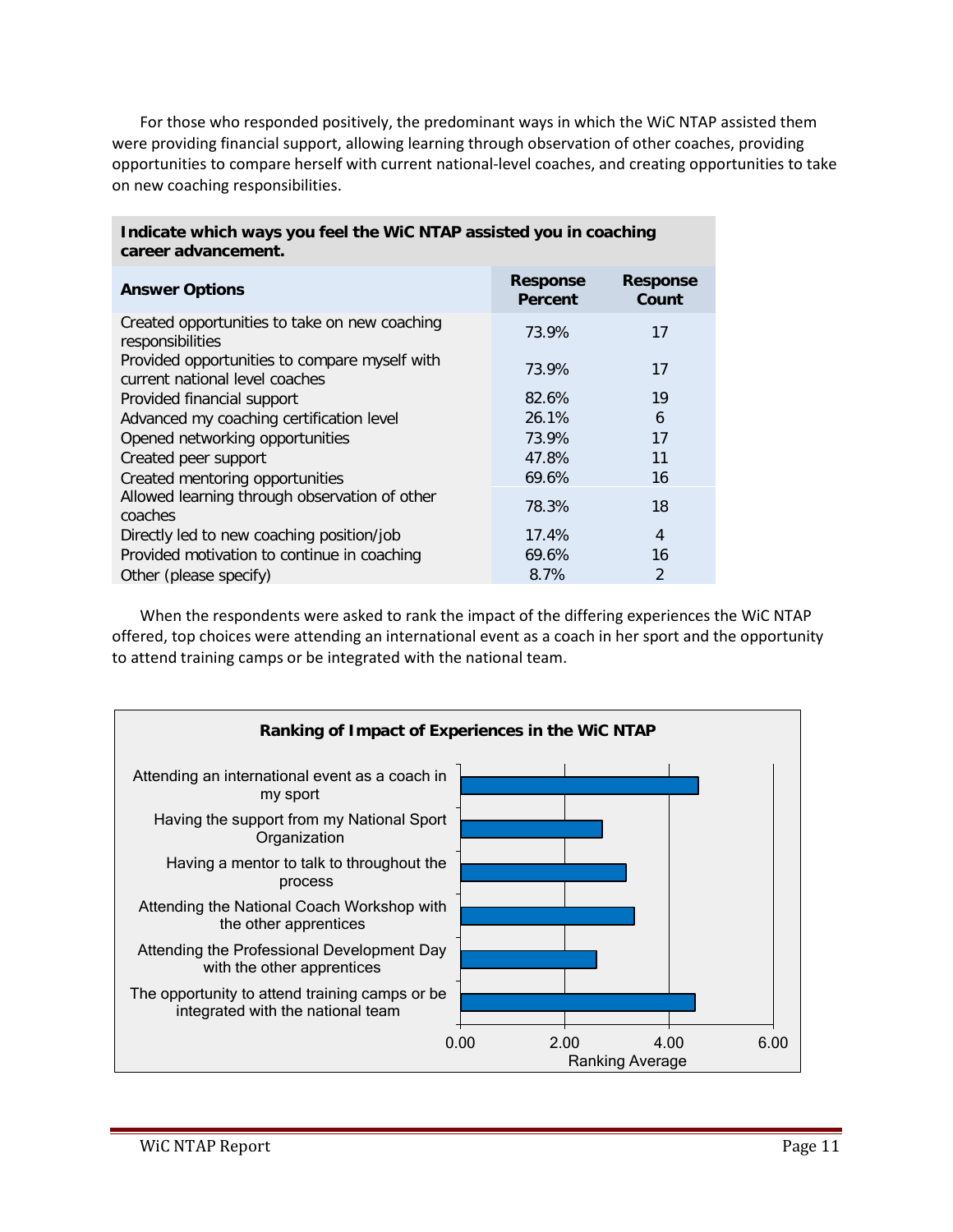In the sample, 16% of the coaches are currently not coaching and all cited family responsibilities as at least a partial reason. Additional concerns were lack of salary and burnout or the feeling of being unappreciated.

| Do you currently hold a coaching position? |                            |                          |
|--------------------------------------------|----------------------------|--------------------------|
| <b>Answer Options</b>                      | <b>Response</b><br>Percent | <b>Response</b><br>Count |
| Yes                                        | 84.0%                      | 21                       |
| N <sub>O</sub>                             | 16.0%                      | 4                        |

Of the sub-sample of participants currently not coaching, 3 stated that they hope to resume coaching in the future. All indicated that they still possess the desire to coach at the highest level upon their return to the profession.

| Do you plan to return to coaching in the future? |                            |                          |
|--------------------------------------------------|----------------------------|--------------------------|
| <b>Answer Options</b>                            | <b>Response</b><br>Percent | <b>Response</b><br>Count |
| Yes<br><b>No</b>                                 | 75.0%<br>25.0%             |                          |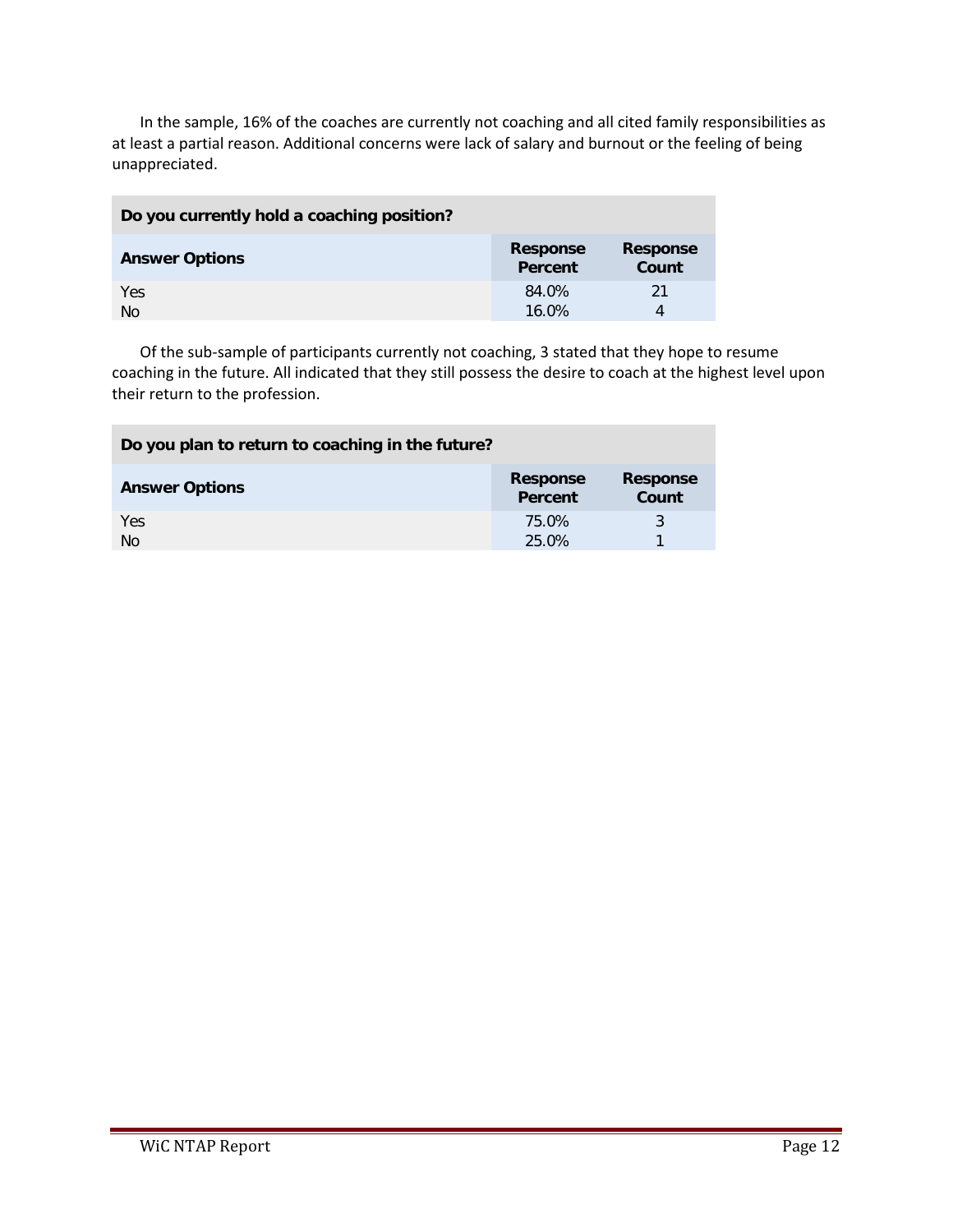#### <span id="page-12-0"></span>3. Barriers to Advancing a Coaching Career

Lack of job stability was rated as the number one barrier to the advancement of the participants' coaching career with lack of salary a close second. Family commitments, lack of opportunity to advance, and lack of respect from peers and/or administration all rated strongly as barriers that had an effect on their coaching career advancement.

| <b>Answer Options</b>                                       | Not at all  | $\overline{2}$ | 3           | 4           | Completely | Rating<br>Average | <b>Response</b><br>Count |
|-------------------------------------------------------------|-------------|----------------|-------------|-------------|------------|-------------------|--------------------------|
| Lack of job stability                                       | 12%<br>(3)  | 16%<br>(4)     | 24%<br>(5)  | 16%<br>(10) | 32%<br>(8) | 3.40              | 25                       |
| Lack of salary                                              | 20%<br>(5)  | 8%<br>(2)      | 20%<br>(5)  | 40%<br>(10) | 12%<br>(3) | 3.16              | 25                       |
| Family commitments                                          | 20%<br>(5)  | 20%<br>(5)     | 16%<br>(4)  | 24%<br>(6)  | 20%<br>(5) | 3.04              | 25                       |
| Lack of opportunity to advance                              | 20%<br>(5)  | 8%<br>(2)      | 40%<br>(10) | 20%<br>(5)  | 12%<br>(3) | 2.96              | 25                       |
| Lack of respect from peers or<br>administration             | 16%<br>(4)  | 32%<br>(8)     | 20%<br>(5)  | 24%<br>(6)  | 8%<br>(2)  | 2.76              | 25                       |
| Lack of female role models or<br>mentors                    | 28%<br>(7)  | 24%<br>(6)     | 16%<br>(4)  | 28%<br>(7)  | 4%<br>(1)  | 2.56              | 25                       |
| Difficulty in adapting to the<br>male culture of your sport | 28%<br>(7)  | 20%<br>(5)     | 32%<br>(8)  | 12%<br>(3)  | 8%<br>(2)  | 2.52              | 25                       |
| Lack of financial support (for<br>course fees, etc)         | 28%<br>(7)  | 32%<br>(8)     | 24%<br>(6)  | 12%<br>(3)  | 4%<br>(1)  | 2.32              | 25                       |
| Lack of peer support                                        | 28%<br>(7)  | 28%<br>(7)     | 36%<br>(9)  | 4%<br>(1)   | 4%<br>(1)  | 2.28              | 25                       |
| Lack of educational<br>opportunities                        | 32%<br>(8)  | 44%<br>(11)    | 20%<br>(5)  | 4%<br>(1)   | 0%<br>(0)  | 1.96              | 25                       |
| Lack of self-confidence in<br>coaching ability              | 48%<br>(12) | 20%<br>(5)     | 28%<br>(7)  | 4%<br>(1)   | 0%<br>(0)  | 1.88              | 25                       |

#### **To what degree have the following barriers affected the advancement of your coaching career?**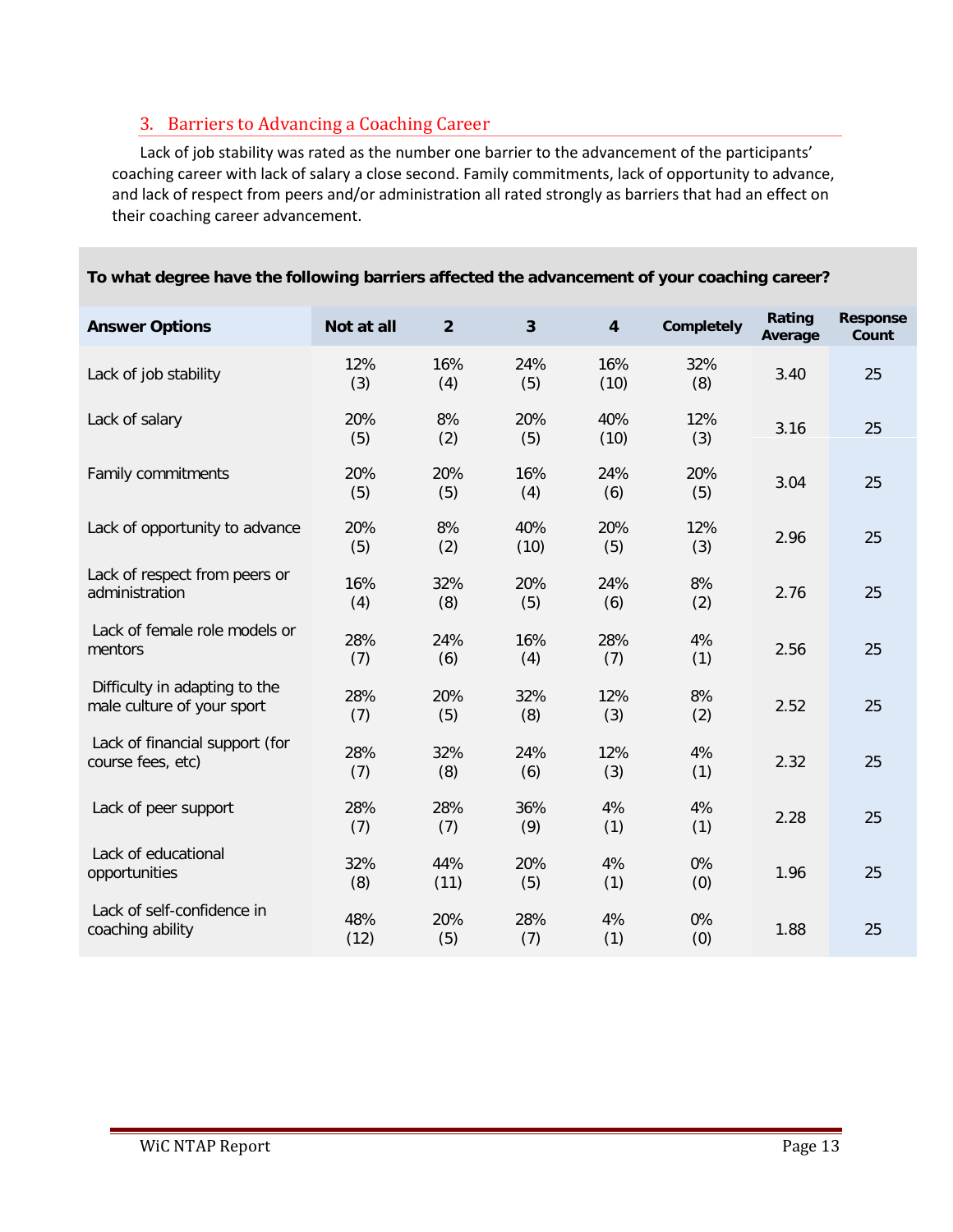#### <span id="page-13-0"></span>4. Reflective Thoughts

The coaches were asked to reflect on the impact the WiC NTAP had on them, personally and professionally. Many comments revealed similar thinking within the group. Summarizing their comments and including quotes from the respondents:

#### • 95% stated unequivocally that it had been a positive experience

*"The program was great."*

*"It had a profound impact on my coaching career."*

*"I am grateful to have been given the opportunities WiC NTAP had given me."*

*"Incredible, supportive, helped shape me…"*

*"Absolutely loved and was honored to be part of such a prestigious program"*

#### • 65% valued the networking opportunities with other females in sport created by the WiC NTAP

*"NTAP has allowed me to meet with other female coaches and provide a much needed network … having people with whom to compare notes, share ideas and mutual support."*

*"Excellent opportunity to network with other female coaches"*

*"… an amazing opportunity to connect with, share, and receive training from other women in sport"*

*"To meet peers who were "just like me" was a huge awakening."*

#### • 52% gained valuable experience and learning from working with top athletes in their sport

*"This program gave me my start in national team coaching and led to significant advances for me in my abilities, confidence, and ability to work in high performance environments."*

*"The program provided unique chances to travel with my athletes to get the experience that both [coaches and athletes] need to make the world or Olympic team."*

*"I could put all learning into practice along with the junior national team program… great experience ... also enjoyed the learning/doings from Olympic experience."*

*"I gained a greater appreciation for the requirements of a national-level coach."*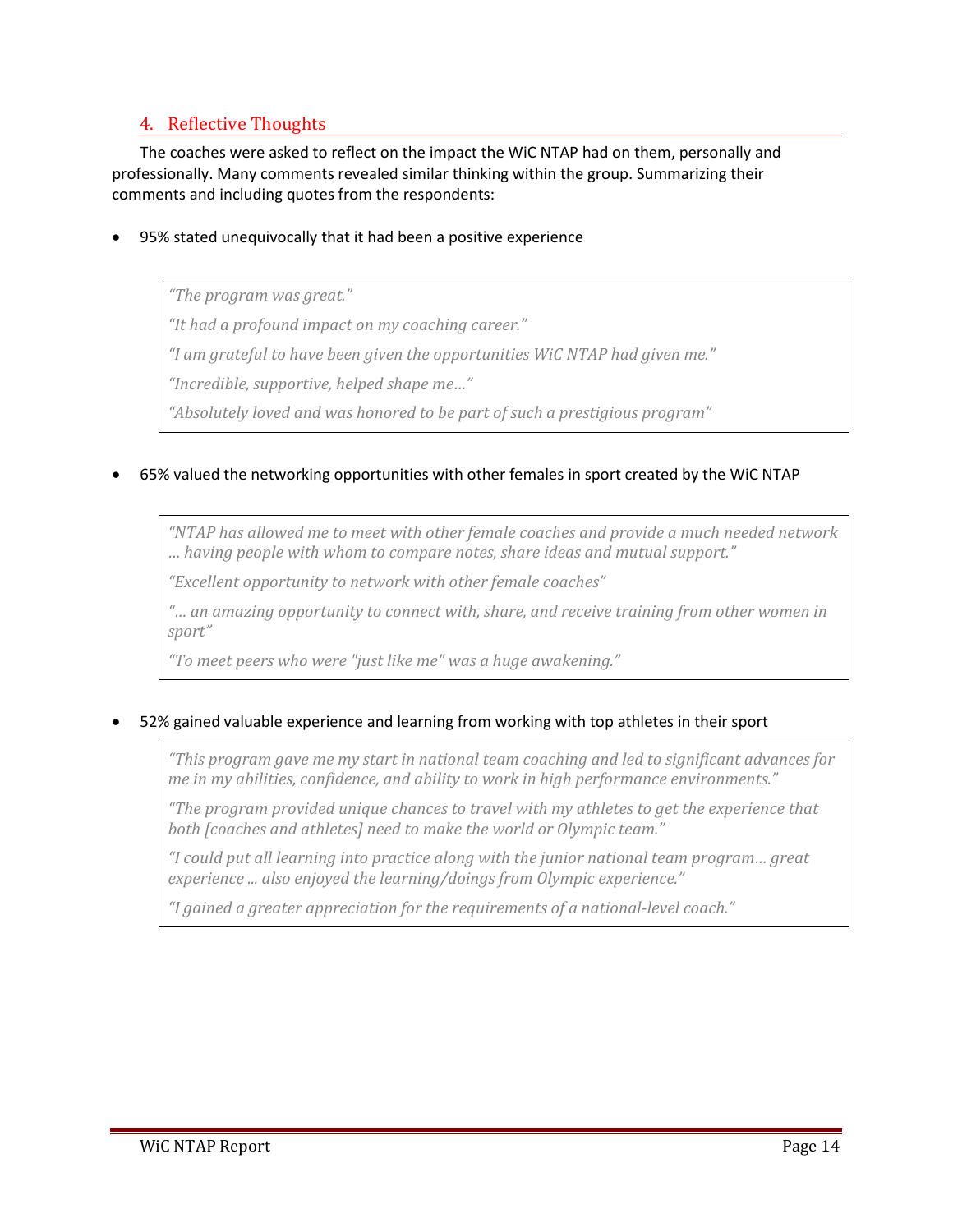• 39% said they increased their confidence through involvement in the WiC NTAP

*"This program helped me with my confidence as a coach."*

*… improved my confidence as a coach"*

#### • 21% stated that the WiC NTAP gave them the opportunity to prove their abilities at the highest level

*"The biggest benefit was that I was able to prove my coaching and technical skills first hand." "I think this validated that I was a good coach and helped me earn respect in our sport."*

*"It enabled me to work with international/professional athletes and really reinforced my confidence in my abilities."*

#### • Other comments:

*"The program helped me to stay coaching in the sport. It helped me to overcome emotional situations where I was put under pressure."*

*"Without question, the WiC NTAP jump-started my career."*

#### • Only two negative comments was made:

*"NSO (national sport organization) was not on board which made my experience very frustrating. They still do not acknowledge much of what I did and so it left me feeling quite hollow"*

*"Professionally… no opportunity or drive [to coach] after dealings with NSO."*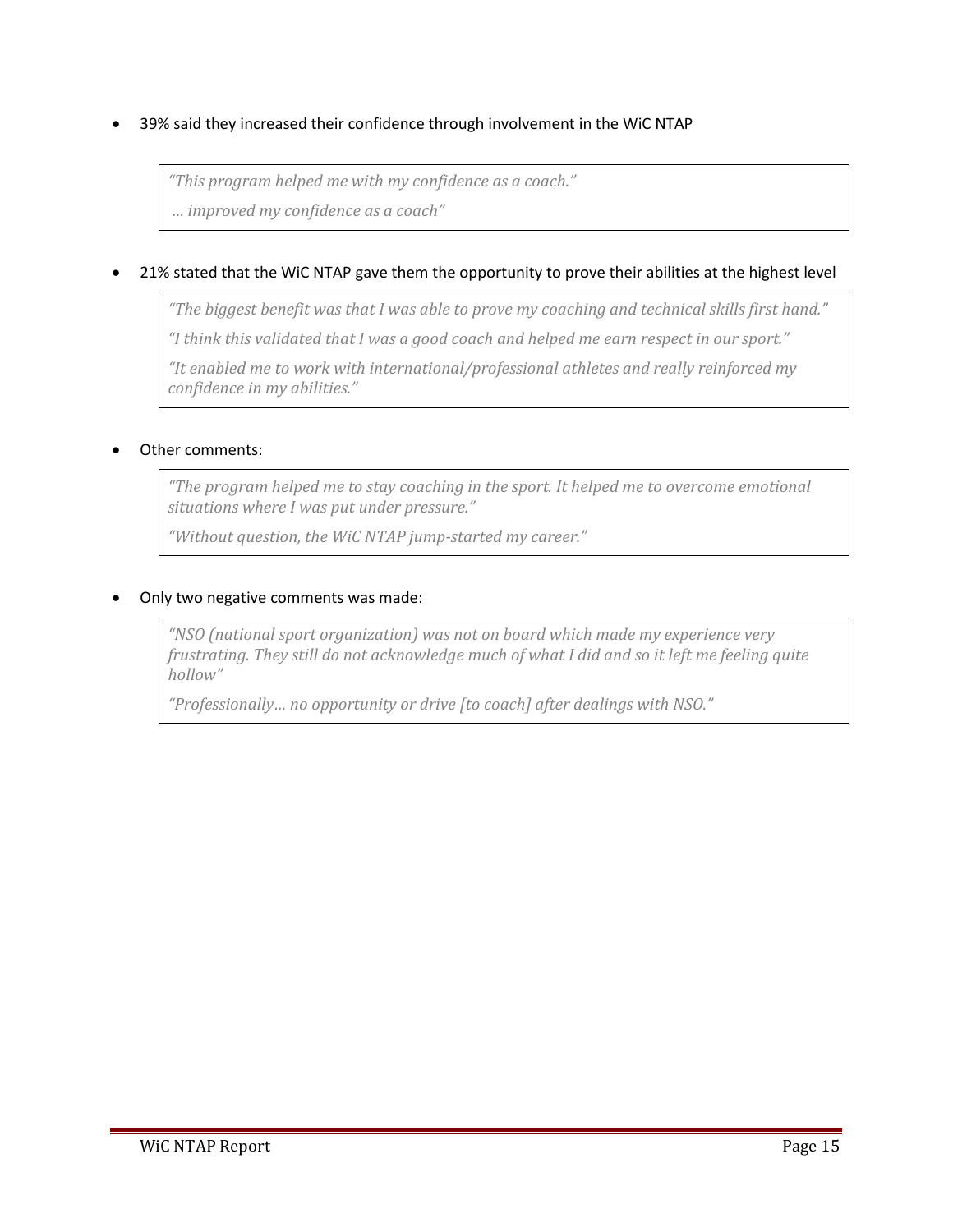#### <span id="page-15-0"></span>E. Results – Part Two

The following section is an encapsulation of interviews with 5 WiC NTAP coaches. Their names have been changed for reasons of privacy.

Using an open-ended question method to guide the interview, they

- expressed their opinions and ideas on the impact the WiC NTAP or PAGAP had on them personally and professionally.
- offered suggestions for improving the WiC NTAP.
- described barriers that they had personally faced in their career and their perceptions of barriers that exist for female high performance coaches at large.
- suggested areas where further support or assistance is needed for female high performance coaches.

Each participant is presented as an individual case study.

#### Coach #1: Meg

Meg had been a very successful national athlete in her sport (individual sport) and felt she had a lot to offer as a coach. She also possessed a desire to give back so others could gain from her experience. She heard of the WiC NTAP through her NSO and decided to apply. Meg perceived this as "a path to being a professional coach". She hoped to build her résumé with experience and had a desire to coach at that level.

Overall, Meg rated her experience in the WiC NTAP as "extremely positive". It "opened a door" for her in a male-dominated sport. While there was a solid funding base for female athletes in her sport, all the coaches were male. This was a big barrier for Meg as no female coaches in her sport had gone before her and she felt strongly that the only way into this level of coaching was through participation in the WiC NTAP. She gained tremendous support from the people involved in the program. In referring to the annual national coach workshop, Meg stated: "I always felt very inspired after the retreat … that was really awesome." She thought that the gathering of the apprentices and the sharing of each others' experiences and challenges and finding out what others were going through in an informal way was as beneficial as the formal sessions offered.

Meg said the biggest benefit of her involvement with the WiC NTAP was gaining the opportunity to coach at the world championships and Pan American Games. It was a huge challenge to her coaching skills, but invaluable experience to coach in those environments. Her biggest challenge was that she had a baby while in the WiC NTAP and was scheduled to travel to a major competition shortly after giving birth. She felt very conflicted as far as loyalty, commitment, and responsibility to her baby and her athletes as well as to female coaches at large. Due to the fact she was a pioneer as a female coach, this circumstance had not occurred before and "there were no mechanisms in place to ease the burden … so it was very hard." The workload of caring for a family and coaching at that level was very stressful.

When asked about what she felt she brought to the athletes as a female coach, she cited her ability to improve team cohesiveness through team building and empowering the athletes more, concepts and ideas that the athletes had not really been exposed to before. "Girls ask why more" and Meg came to believe that "communication is the key … as a female I brought that to the team, led this, and it was extremely positive."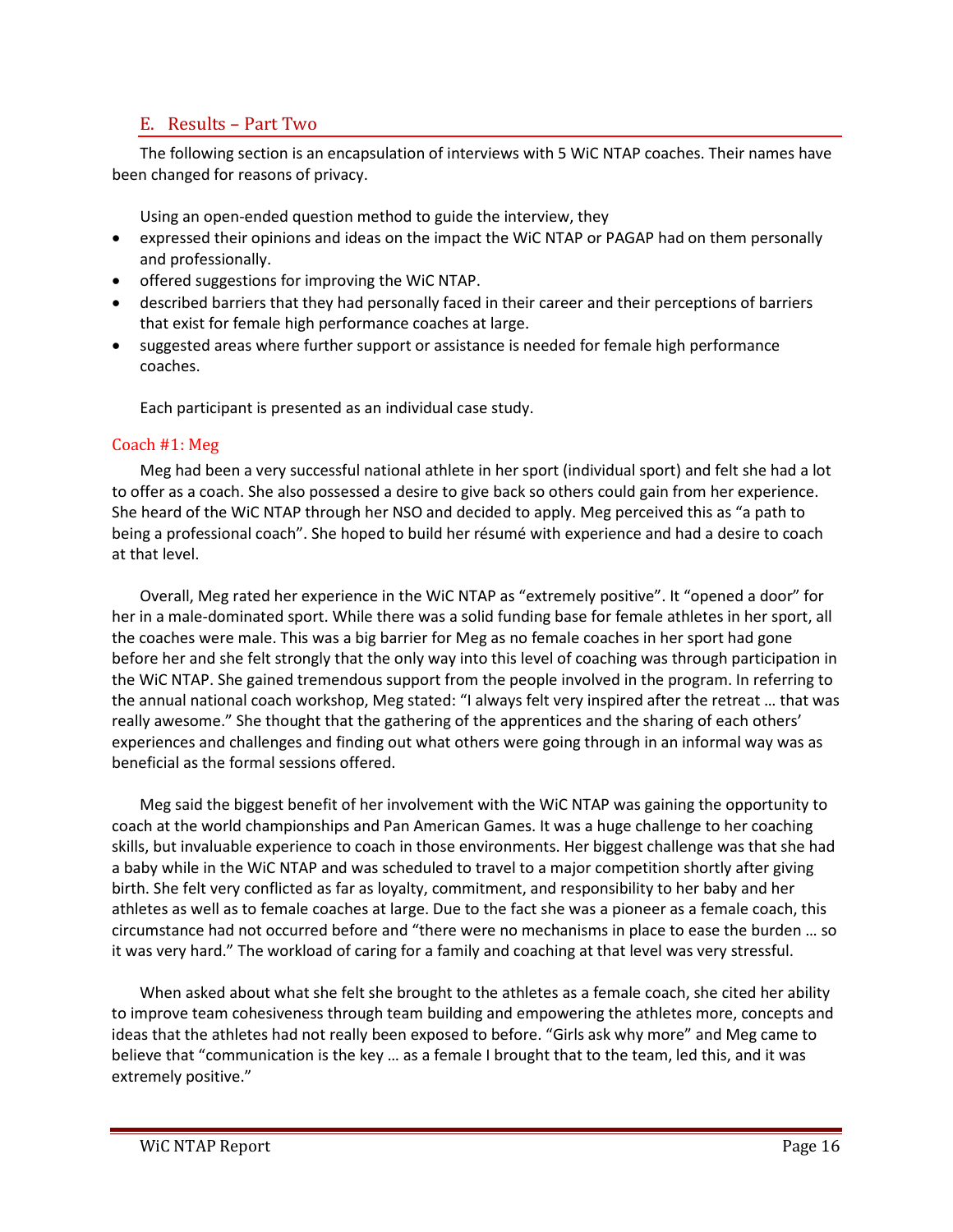Meg acknowledges that her biggest issue was trying to juggle family and coaching. She experienced very conflicting emotions about her responsibilities to be there for her children and her athletes. It was a very stressful situation with no solutions. She is currently not coaching, due to circumstances surrounding the head coach she was working with and conflicts that arose from that. Although the head coach is male, she does not feel it is a gender-based problem. She currently is caring for her young family as she "wants to be there when they are young." However, she does see herself returning to coaching in the near future and does not rule out the possibility of returning to coaching at the high performance level.

Meg considers funding and money as a huge barrier to females who want to enter the coaching profession. It is expensive to gain the certifications and education necessary to coach at a high performance level. In return, the salaries are small so young coaches do not see a monetary payoff at the highest level. Nor do they see the worth in making the sacrifices, monetary and otherwise, to aspire to that level. One area that Meg sees as a need in the female coaching community is continued mentoring and networking. More is needed on a local level, and she suggests that regular "gettogethers" need to be organized that give coaches a chance to share experiences, to know they are not out there alone. She would welcome the opportunity to have "coffee and chat", sitting down to share and help each other.

#### Coach #2: Eileen

As a former national athlete (team sport), Eileen was identified by her NSO as a potential coach (along with 2 other former players). They encouraged them to work towards NCCP certification and gave her scouting responsibilities for the national team program. However, in the following quadrennial, none of the three former players were selected to the national team coaching staff and a male coach, with no prior experience coaching female athletes, was hired as the head coach. The athletes drove the desire in the next quadrennial to get the female coaches back involved, and Eileen was selected as an assistant under a different male head coach. It was at this time she was accepted into the WiC NTAP.

Eileen came into the WiC NTAP as a seasoned, experienced coach and therefore did not find a lot of learning or experience value in the program itself. However, she greatly appreciated meeting and sharing stories with the other apprentice coaches and found it a "good source of support". Eileen thought it was beneficial for all the apprentices when former participants came back and spoke to the group. The financial funding she received to attend conferences and enhance her own personal knowledge at sport-specific seminars and camps was extremely beneficial as she could not have afforded these on her own. The fact that the WiC NTAP lent itself to being self-guided and flexible worked very well for an experienced coach like Eileen.

The WiC NTAP was without a doubt helpful for Eileen as far as advancing her coaching career as she was selected to run the junior national program and lead the developmental team after completion of the WiC NTAP. Unfortunately, after 2 years, the development team was dropped and she left the national team program. Eileen continues to coach at various levels in her sport, although she indicated that retirement is in the near future.

When discussing ways to improve the WiC NTAP, Eileen suggested expanding the pool of individuals that apprentices could work with. The mentorship program is solid and successful, but expanding that to include a more diverse group would be beneficial. Another limiting factor was the lack of opportunity to use the learning gained in the seminars and clinics in actual coaching situations. The actual amount of coaching time with many national teams (team sports) is extremely limited. Creating partnerships with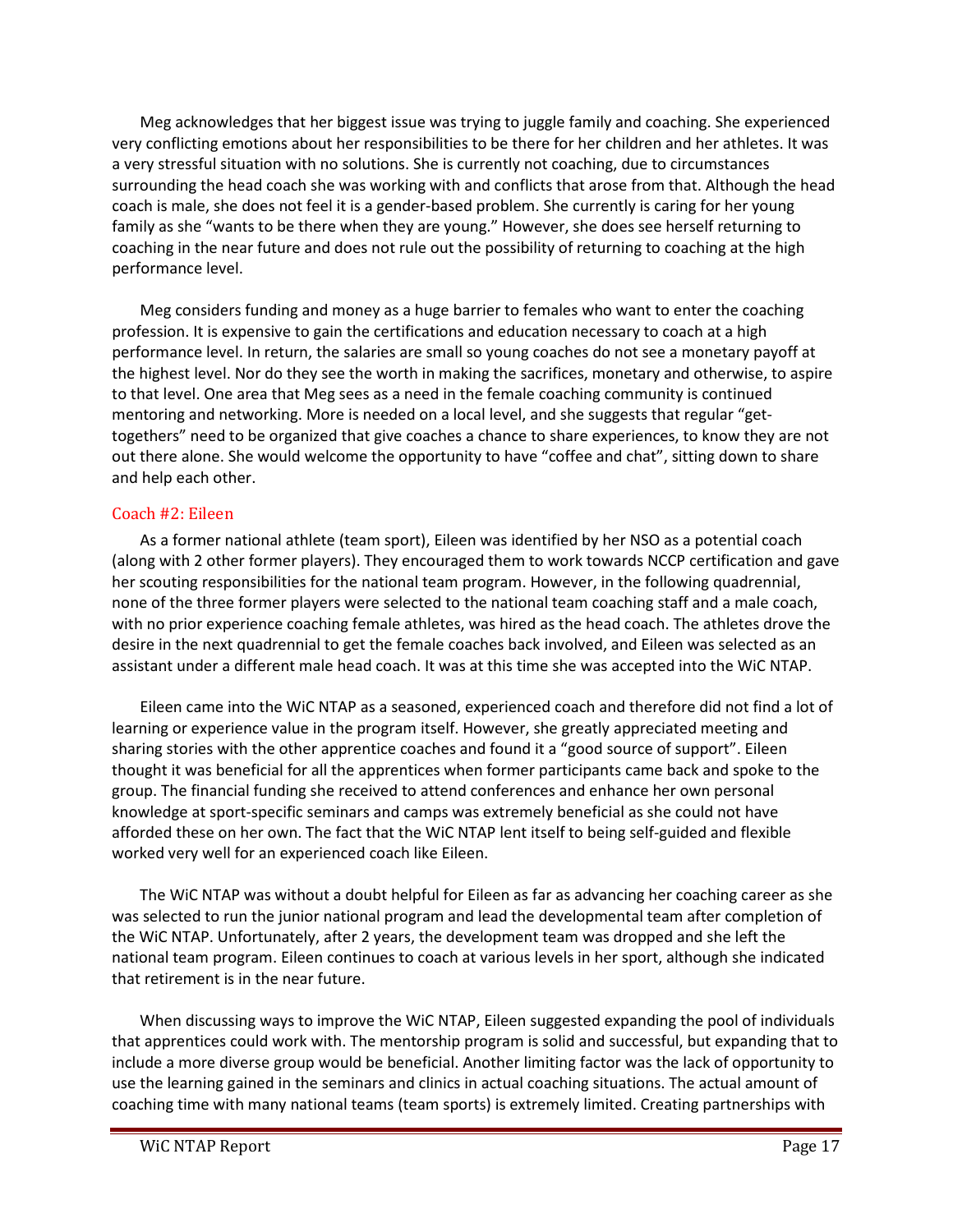provincial programs or clubs to increase the amount of coaching with athletes would greatly enhance the practical, hands-on learning in the WiC NTAP. She also suggested finding ways to expand the program into the community level and create a pathway for a coach to then move from community to provincial to national levels.

Eileen says the two biggest barriers for women in coaching are lack of opportunity and lack of money. There are very few full-time, paid positions in team sports. This lack of money within the sport system to support full-time coaching is a huge barrier to the coaching profession as a whole, be it male or female. However, she has observed, in her experience, that male coaches who have succeeded with male teams tend to be hired over female coaches to coach female teams. The male coaches then struggle to manage female athletes successfully.

Eileen cites the 1997 hiring of a male coach with no previous experience in coaching women over female candidates who were involved in the program the previous quadrennial. In her sport, coaching women equates to greater opportunities to coach at major international events and is the only way for male coaches to get the Olympic experience. This makes it enticing for male coaches to want to make the switch at the national level and coach the women.

In 2001, a male coach was hired as the head coach of the national program, but he had been involved in the women's program extensively and actively recruited female coaches to the program. This allowed several women, including Eileen, to garner valuable experience at this level. Today, despite female coaching candidates with experience at the highest levels, her sport still has male head coaches in the senior and junior programs. Administratively, there are very few women in 'power' positions and this appears to influence the hiring of male coaches to the top positions. Eileen's experience has been that there is very little communication from the decision makers as to why opportunities are not given to the qualified female coaching candidates. She urges Sport Canada, through policy, to drive NSOs into creating coaching pathways to support the development and hiring of female coaches within team sport environments.

Time and money combine as an obstacle for female coaches. At the highest level of sport, the seasons are now year-round and "as a female, the time commitment is too much to do as a volunteer." A coach needs to take up to 6 weeks off work to coach and travel with the national team. "I look at it from an economic point of view. Here is what I value for my time and my effort; I'm not getting it, so you do it because it's new, it's exciting, it's a prestige thing … and then after all that wears off (and if your experience is not a positive one, it wears off pretty quick) … it's not good." Female coaches leave coaching. Family commitments also tie very strongly into this as women have to prioritize their time. Eileen sees a real need for services to help support women with families so that they can stay in coaching.

#### Coach #3: Emily

Emily first became aware of the WiC NTAP from reading CAC's website. Her sport (individual) is fairly new on the national level and therefore she did not have the opportunity to compete at an international level as an athlete. She saw the WiC NTAP as a pathway to gain experience at the highest level and develop into a professional coach. Her expectations upon entering the WiC NTAP were "to build over the three years on opportunities to mature into a stronger coach and have time to develop some of my leadership skill into what I felt were applicable level of coaching abilities both technical and administrative." Unfortunately, Emily did not feel her expectations were met and does not consider her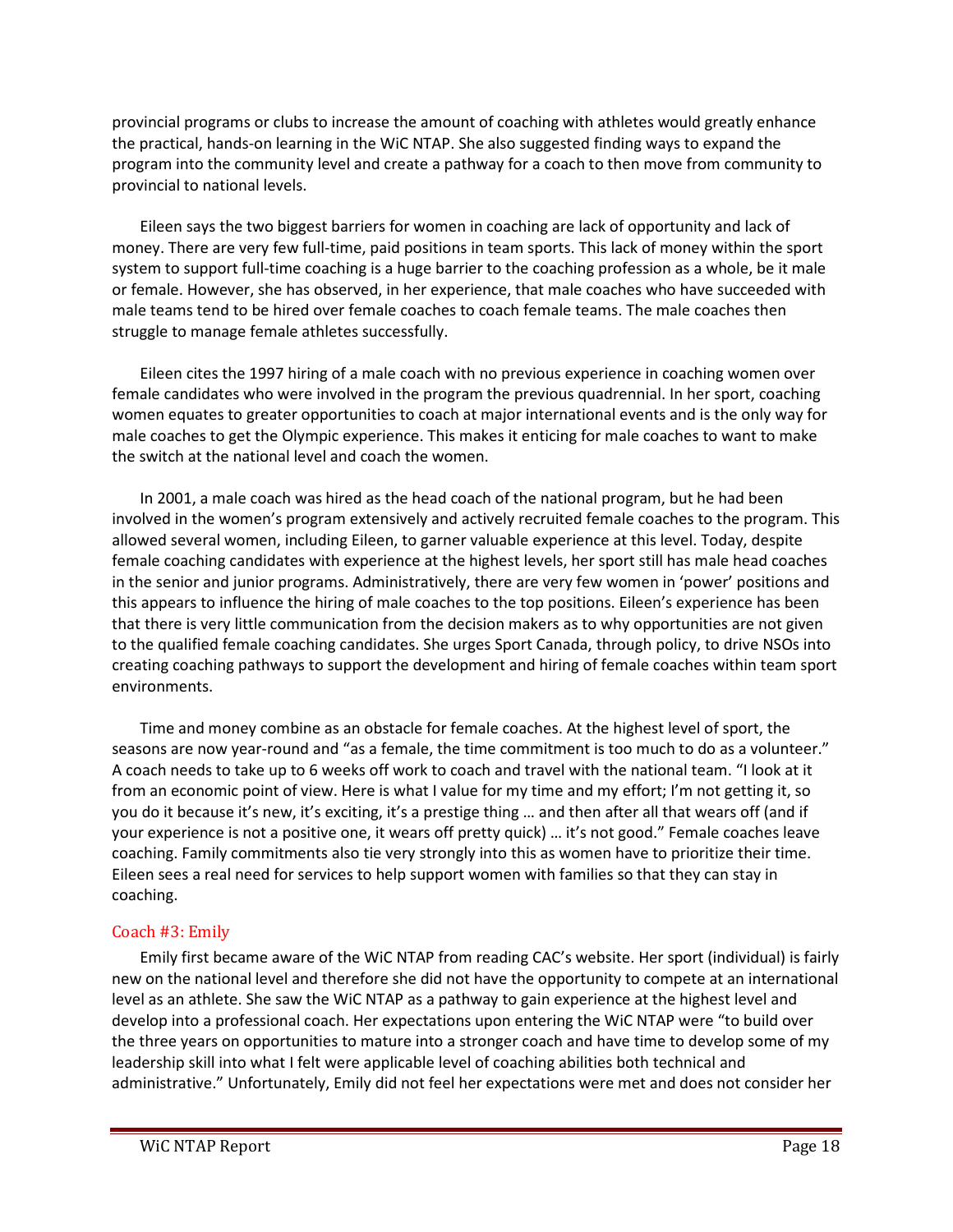involvement in the WiC NTAP as contributing to advancing her coaching career. She puts the majority of the blame for this on her NSO.

Once Emily was accepted as an apprentice, she came to realize that not everyone in the NSO was on board with the idea. There were several breakdowns in communication about "who I was and what I was doing … I would show up and no one was expecting me or knew what to do with me." She very quickly had to become her own advocate. She was supported strongly by the WiC NTAP, but as the situation became more political, its influence was limited. Emily felt that some people within the NSO felt threatened and she was perceived as looking to take someone's job.

Emily did have some positive experiences within the WiC NTAP. The experience she gained attending international events was excellent. She greatly valued the support she received from her fellow apprentices. Our "shared relationships creates the ability to support each other and be an open ear to what is going on … to commiserate when necessary and celebrate at other times … it's so important. It made me understand that I need that kind of support. For female coaches [it's] not easy to see that because there are so few female coaches within our environment. We become defensive and unwilling to open up and receive help." Due to this type of support, she became more willing to speak on her own behalf and found more confidence in her abilities.

Emily had many other positive outcomes. "I have since gotten involved at the board level in my sport." She has become an advocate of coach development and become aware of the importance of developing female coaches. She viewed the overall problem as being systemic. At the national level, her sport is newly developing and lacks planning and organization or a concrete athlete development plan.

Emily is also starting her own club. She was told she needed to prove herself with athletes, but was never given the opportunity to work with national-level athletes (in any formalized or sanctioned coaching position) during her time in the WiC NTAP. Now she will use all she learned in the program to coach her own athletes. She has observed a gap in the development of athletes to get to a national level and feels she has the skills to fill that gap as a developmental coach. "We don't all need to end up being national coaches, but hopefully, in the end, we will all become strong leaders ... to move our sports forward."

In giving advice on how to improve the WiC NTAP, based on her own experience plus discussions she had with other apprentices, Emily felt it is imperative that all the parties involved are "in sync". In the case of a sport's first-time apprentice, a formalized meeting between CAC and the proposed apprentice and her mentor, the NSO's CEO, board representatives, and administrative staff could communicate the goals of the apprentice and the WiC NTAP, thus allowing all involved to be informed and on the same page. Emily also repeated Eileen's suggestion about creating a liaison with the provincial association so that the apprentice could experience more "hands on' coaching. It could also create a nice tie-in to the national program for athlete development and recruitment.

She suggests marketing the WiC NTAP better to avoid the perception of it being a "token" program and so that the experiences and qualifications gained are not dismissed as 'less than' because it was a Women in Sport program. She suggests having former participants speak at coaching conventions, multi-sport gatherings and sport administrators' seminars to educate individuals on the qualifications needed to enter the WiC NTAP and the workload the apprentices must complete. She also suggests getting NSOs that have had success with developing female coaches through the WiC NTAP to speak to their counterparts about the benefits of supporting the program.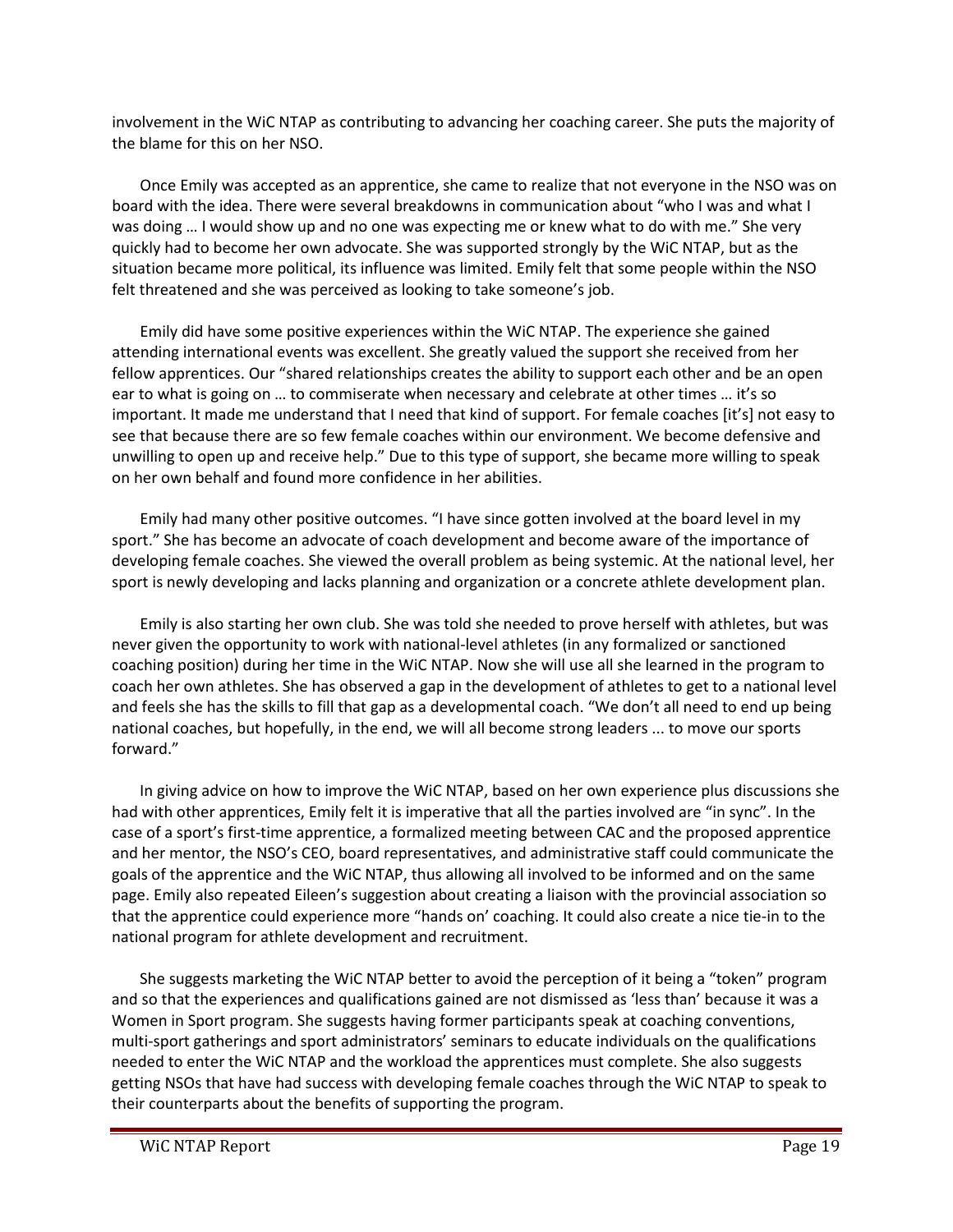A major barrier to women in coaching in Emily's sport is the assumption that because males are technically better as athletes than their female counterparts, they will be better coaches as well. Female coaches are not respected and Emily was told "because I am female, I would be a better grassroots coach." Because her sport is club driven, there is a strong need for paid coaches to have business skills. Often the coaches who are hired are those with the best business plan for the club and are not necessarily the best coach.

#### Coach #4: Lucie

Lucie entered the WiC NTAP very shortly after retiring from being a national athlete (individual sport) and, in her own mind, hadn't fully transitioned to the coaching role. Her sport was actively seeking a national-level female athlete to step into a coaching role upon retirement so her opportunity existed without the help of the WiC NTAP. At the time, Lucie had no real expectations of what entering the program would mean to her. She said that if given a chance to do it again, she would have gained more if she had entered the WiC NTAP at a later stage in her coaching development, when she would know more about coaching, about her weaknesses, and about how to take advantage of the women involved as mentors and speakers at the national coach workshop.

Lucie found the WiC NTAP to be a very positive experience as it was well organized and managed. Coming from a male-dominated sport, she found it nice to interact with other women in high performance sport. She had the experience of attending the 1999 Pan American Games as a formally recognized staff coach and her sport benefitted by having an extra coach at the event. She stated that her most prominent benefit came 6 years after completing the WiC NTAP when she found herself the only female coach, with no role model or support system, within her own sporting community. Because of her WiC NTAP experience she knew "I was not alone" and that other female high performance coaches were dealing with similar challenges of isolation. Lucie still feels very fortunate to have been a participant in the program and had nothing but positive things to say about it and the people involved. … "[it] was amazing, pretty outstanding".

Lucie's high performance coaching career ended when she became pregnant. The position entailed a lot of travel with evening and weekend work. She said: "Not the kind of parent I wanted to be … in coaching I gave a 100% so I couldn't parent and do it [coach] at that level." There were also significant physical expectations to her coaching duties and being pregnant limited that as well. This, combined with the lack of job stability within the coaching profession, led her to choose a teaching career over coaching. "If I could coach full-time for a living with the same feeling of security I have in my teaching job, no hesitation, I would do it." As far as returning to coaching, Lucie feels that she will return, but realistically it would be at a community level and in a sport that her daughter is involved in.

Coaching an extremely male-dominated sport meant gender was definitely an issue. Lucie encountered resistance from male club coaches and some male athletes as she was the first female high performance coach in her sport. However, with the national male athletes, once she proved herself as competent, they accepted her. It took time to build trust with the male athletes because her approach was different from what they were used to and she strongly felt that athletes and other male coaches were waiting for her to fail. She felt the pressure of having to prove herself through performance and felt her behaviour must at all times be above reproach. Lucie feels that the end results were worthwhile as she was a role model and her presence at that level made it easier for other female coaches. Provinces began hiring female coaches because of Lucie's success as a coach; the visibility of a female coach definitely had an impact.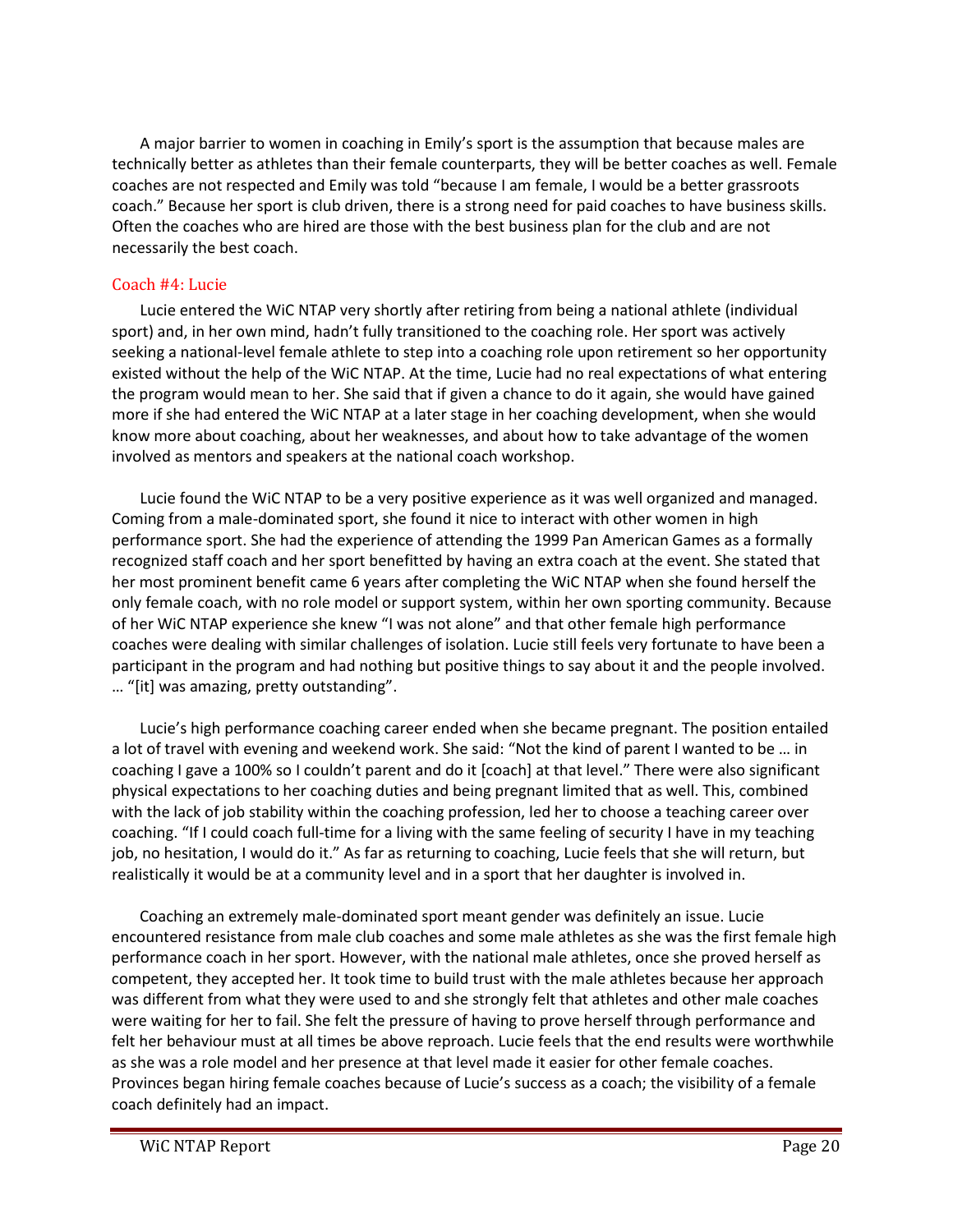#### Coach #5: Anne

When Anne was accepted into the WiC NTAP, she was already working within the national team program (individual and team sport) as a part-time coach. She wanted to improve her coaching skills, but had little knowledge of the coaching system so she entered the WiC NTAP with few expectations. Participation led to Anne attending the world championships and clinics while receiving funding for child care. Ultimately, it led to her being offered the full-time position she now holds with the national team program as a development team coach.

Anne had a positive experience in the WiC NTAP. There is definitely a dearth of female role models in her sport so she was inspired by the women she met, especially Sheilagh Croxon, whose advocacy and passion for women in coaching left a strong positive impression. The WiC NTAP being self-guided was a double-edged sword for Anne. In hindsight, she feels she could have taken more from the experience if she had been a stronger advocate for herself. She also feels she missed an opportunity by not completing NCCP Level 4 at that time. The workshops were very educational and introduced her to women from many sport disciplines. In completing the self-assessment tools, she became much more aware of her strengths and weaknesses. She would have loved to have been able to tailor the program to mentor with women outside her own sport and in different disciplines than coaching such as sport psychology and time management. Having a mentor outside her sport who has a different perspective appeals to Anne.

Her toughest challenge is having a family and coaching. Her coaching is not a 9-to-5 job and is a huge time commitment. This causes time management issues and unique stresses as she worries about time spent away from her family. Anne sees this as a specific gender issue. In her experience, when the coaching position is not a paid job, men can still participate as a 'hobby' whereas women are expected to look after the children and therefore don't have the luxury of a 'hobby'. However, she has put a positive spin on her situation as a full-time coach. She is proud to be a strong role model for her daughters and takes them to training sessions when she is able. She believes it is very empowering for her children to enter the sporting environment and see women involved as athletes and coaches.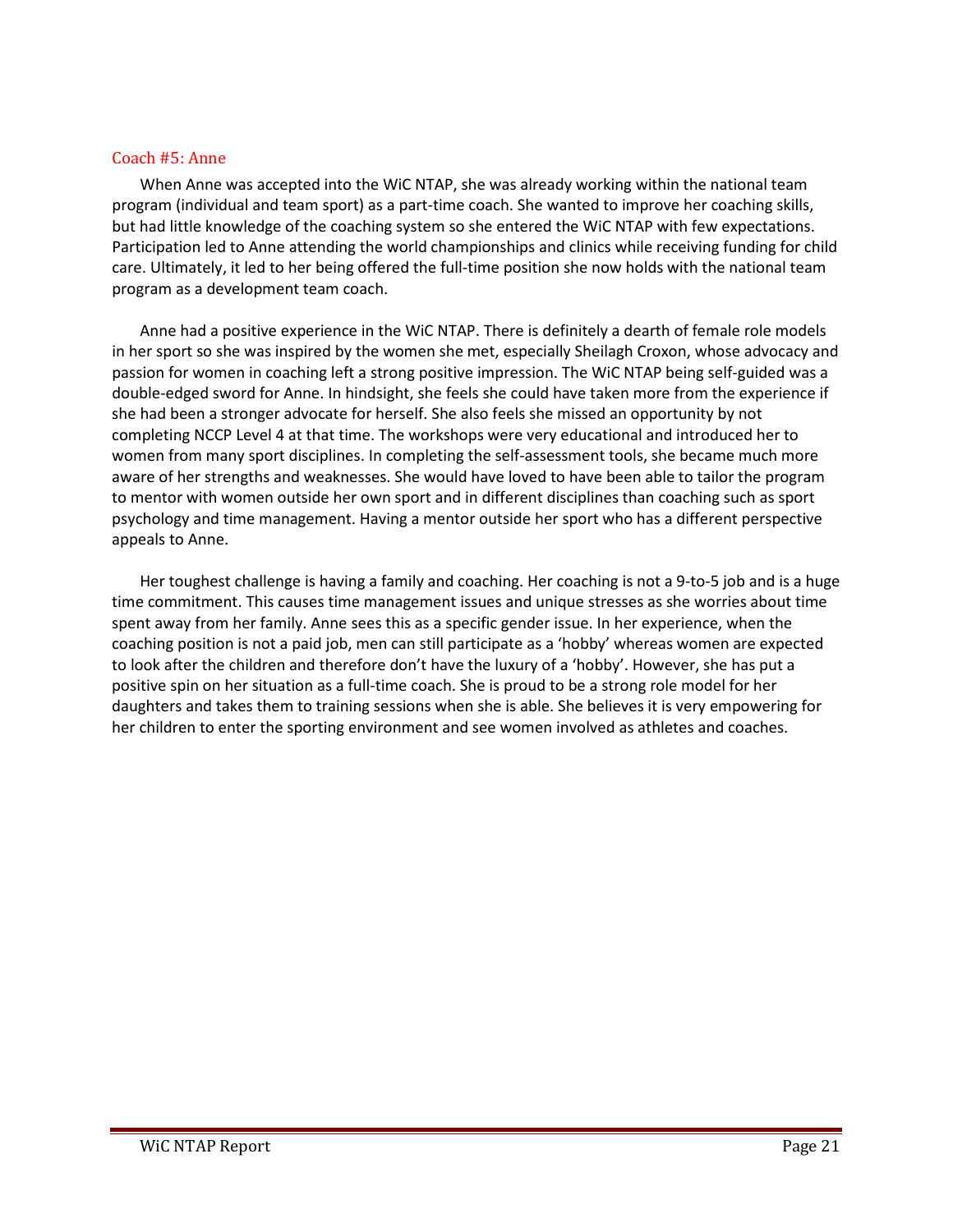#### <span id="page-21-0"></span>F. Summary of Results

The women brought together as participants in the WiC NTAP are a diverse group in many aspects: age, coaching experience, geographical location, and sports coached. They share a commonality in their desire to pursue coaching at the highest level while improving their professional and interpersonal skills. They also share a strong belief that the program was greatly beneficial because it opened the door to coaching at the highest level of sport by creating the opportunity to work at the national team level. The WiC NTAP provided them with the rare international experience that is critical to coaches who want to advance their career to the highest levels. The WiC NTAP also provided supportive networks with other women in sport and the opportunity to prove their coaching abilities to their male colleagues, respective NSOs, and to the international sporting community at large.

*"I sincerely believe that the WiC NTAP provides the roadmap for female coaches who have the ability and desire to coach Canada's most elite athletes. I also believe that the program has been a driving force in earning a higher level of respect for female coaches in the international sports world."*

The results of this survey clearly show the positive effect of the WiC NTAP on career advancement with over 50% of the coaches being employed as full-time coaches after completing the program. Within the sample, 88% felt the WiC NTAP assisted them in advancing their coaching career. The indicators of salary and job position further supported career advancement being achieved by the majority of participants with 64% gaining an increase in salary after finishing the WiC NTAP. Furthermore, 60% reported a coaching position improvement after completing the program.

The value of the WiC NTAP is greatest for coaches who are trying to find a way into the national level, creating a pathway to the top level of coaching. This is shown in how the apprentices rated the impact of the experiences they had while in the program. Attending international sporting competitions and coaching national-level athletes were deemed to have the most impact on their development as coaches. Many apprentices indicated that they knew of no other way they would have gained these experiences. The WiC NTAP allowed them to deepen their understanding of what it takes to coach at the highest level and in some cases, prove to themselves and others that they have the ability to successfully coach at this level. Apprentices who already had experience working at the national level before entering the WiC NTAP valued the networking and support garnered from their peers.

Another interesting point is that coaches with little coaching experience felt, in hindsight, that they were not experienced enough to take full advantage of the WiC NTAP; they didn't know enough about themselves as coaches to understand their weaknesses and how to use the program to improve.

A common theme was the importance of the networking created by being a part of the WiC NTAP. Networking was the most common subject mentioned within the 'Final Thoughts' comments and in every interview it was cited as being most memorable and tremendously helpful within their experience. Most importantly was the feeling of camaraderie, that they were not alone, but there were others, in other sports, who shared their experience and could understand all the frustrations and elations of being a high performance female coach. Great worth was attached to being able to share challenges and successes with people who understood her experience.

*"It was a great way to be connected with fellow female coaches and to discuss, openly, the situations and challenges faced by others."*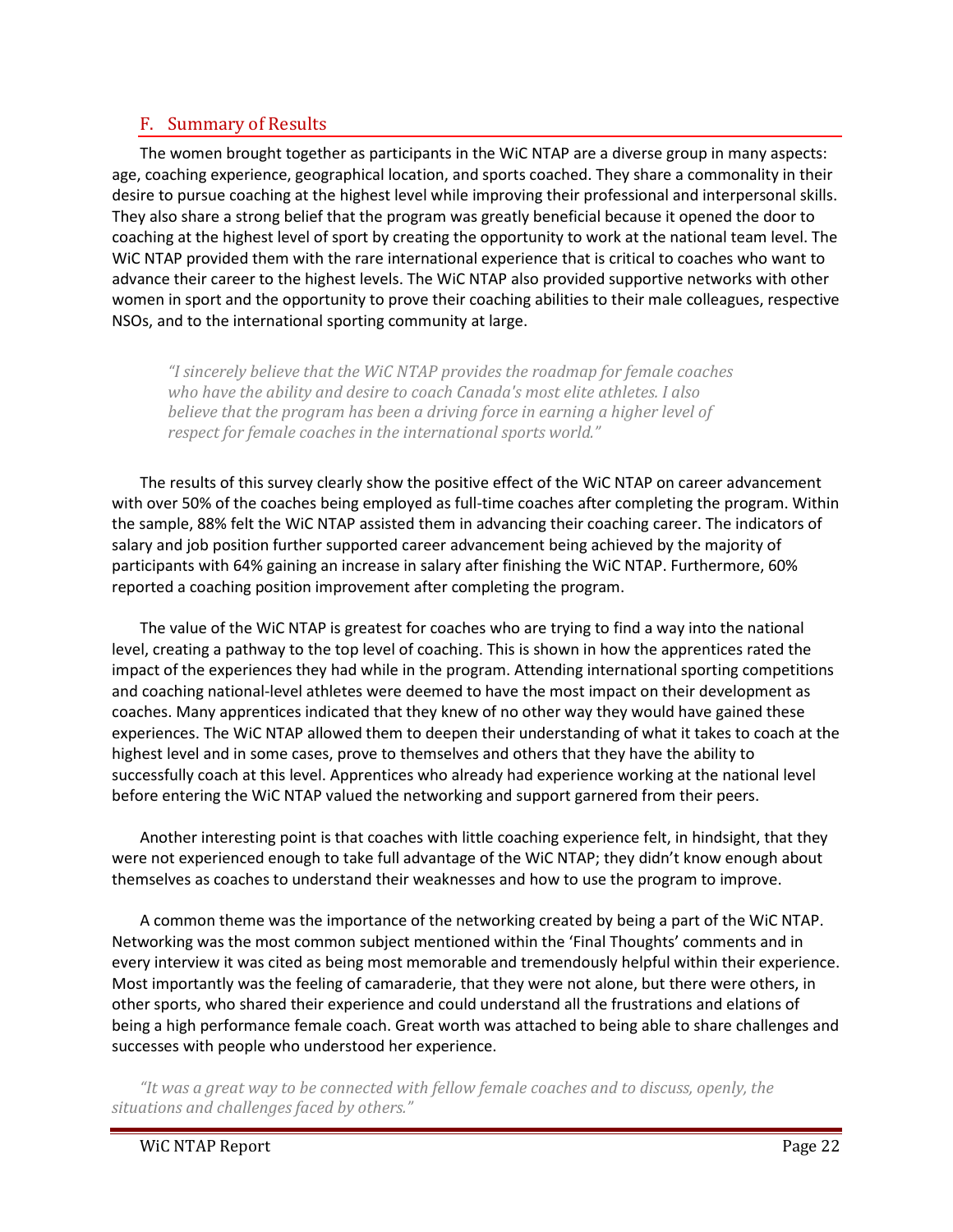Although it is not one of the objectives of the WiC NTAP to facilitate an increase in the level of NCCP certification, this survey shows that as one of the outcomes. One-third of the coaches improved their certification level while in the program and, perhaps more significantly, this survey shows that the coaches have continued to pursue improving their certification with 40% now holding NCCP Level 4 certified status or higher.

There is ongoing dialogue about barriers faced by women in coaching and how these barriers contribute to the current decline in the female coaching population. One hope of the WiC NTAP is that it helps overcome some of these barriers and thus assists in keeping women in coaching. In this survey, 84% of the coaches are presently coaching and an additional 12% are planning to return to coaching in the future. This is very positive as it shows an attrition rate of only 4%. *The women who participate in the WiC NTAP stay in coaching*.

Additionally, over 50 % are full-time coaches. This is a strong indicator that the WiC NTAP has not only been beneficial in keeping women in the coaching ranks, but is beneficial in assisting women in gaining and keeping paid high performance coaching positions. The respondents gave WiC NTAP credit for preparing them through educational and competition experiences, preparation that directly led to their success as coaches. The design of the WiC NTAP purposely breaks down some of the barriers that have been previously identified as contributing to the decline in female coaches: lack of financial support, lack of peer support, and lack of opportunity. This survey shows that the WiC NTAP coaches rate lack of job stability, lack of salary, and family commitments as the biggest barriers to advancing their coaching careers. These barriers are outside the scope of the WiC NTAP's influence and are systemic in nature within Canadian culture.

Within Part Two of this study, three common themes stood out and were substantiated by the survey data.

First and foremost was how strongly supported the coaches felt by other females they met within the WiC NTAP and how important this was in their pursuit of coaching at the highest levels. They gained inspiration and motivation to continue in the coaching profession and were reinforced by knowing: "I am not alone." This strength of feeling was definitely mirrored in the survey data with 65% specifically commenting on the importance networking with other women in sport was to them.

Second was how challenging it is to secure paid positions and job security for women in coaching. There was the overriding belief that males held significant advantages in the marketplace due to biased perceptions and 'old boy network' connections. Job stability and lack of salary were the top two identified barriers to women advancing their coaching careers in the survey data.

Third were the conflicting demands of commitment to their families and commitment to their athletes, not only in time but on emotional and financial levels as well. This conflict comes from not only cultural pressures but, perhaps more importantly, their own personal desire to be a good parent. Again, this concern was mirrored in the survey results as family commitments was recognized as one of the top three barriers to women in the coaching profession.

The interviews also addressed ideas of how to improve the WiC NTAP. One suggestion was to expand the program to create a coaching pathway (similar to the NTAP) for all levels of coaching, beginning at the community level and up to and including the NTAP. Another idea was to put greater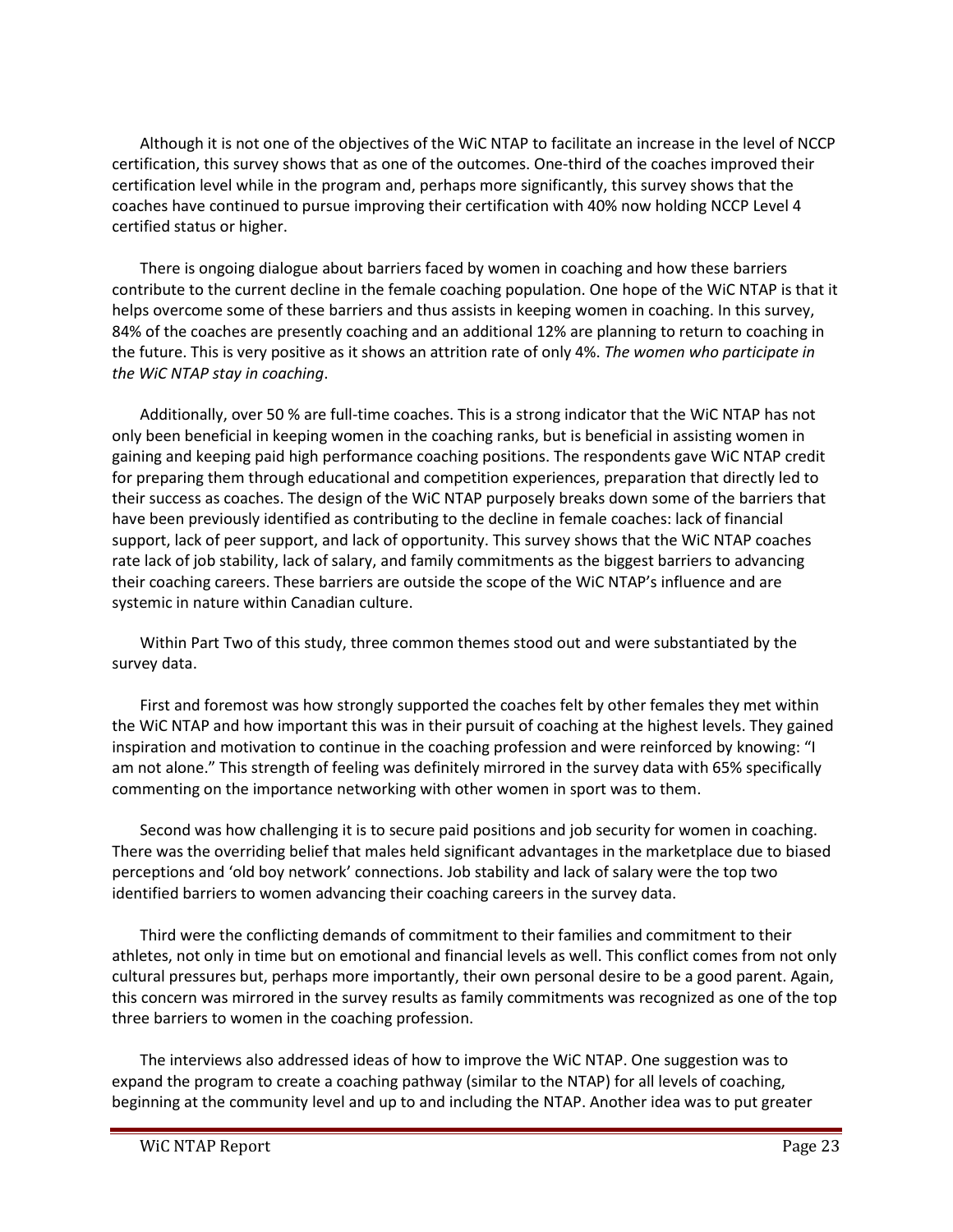emphasis on educating others about the standards of the WiC NTAP. It was suggested that more marketing or public relations work could be done in order to educate NSOs and the sport community at large about

- the high admission standards needed to enter the WiC NTAP.
- the rigorous training that takes place within the program.
- the benefits to coaches and NSOs alike because of its success in training capable, educated, inspiring coaches.

Continuing along the spectrum of how important the coaches thought networking was to their success and well-being as a female coach, another suggestion called for WiC to facilitate formal organization of a female coach network, with locally-based chapters holding regular meetings.

The women who participated in the WiC NTAP and PAGAP strongly believed they benefitted professionally and personally from their involvement. Career advancement and salary enhancement occurred for more than half of the participants. The experience they gained attending international events and coaching national-level athletes assisted them in developing the skills and confidence necessary to successfully coach high performance athletes. Networking and the sense of mutual female support created by the WiC NTAP for its participants had a significant impact. Its importance cannot be overstated based on the overwhelming majority of participants who commented on this issue. In conclusion, and as Emily stated, "We don't all need to end up being national coaches, but hopefully in the end we will all become strong leaders … to move our sports forward."

#### <span id="page-23-0"></span>G. Limitations of this Study

A limitation of this study was the small sample size of the starting population of 48 participants although the return rate on the online survey was well above average and translated into a survey response of 52% of the starting population. Even with this relatively high response rate, the small original population size makes it difficult to generalize for the entire population. The responses were overwhelmingly in favour of the WiC NTAP and positive in their feedback of their experiences. We are unable to determine if there was limited negative feedback because that is how all the participants viewed the program or if the participants with negative attitudes chose to ignore the survey due to those negative feelings.

A second limitation was the inability to confirm whether all the participants received an invitation to complete the survey. Email addresses tend to be transitory in nature and it is unknown how up-to-date CAC's email address list was. Given the time restraints in executing this research, we were unable to undertake an extensive search to confirm the email addresses as current or find current email addresses for the participants whose email addresses were missing.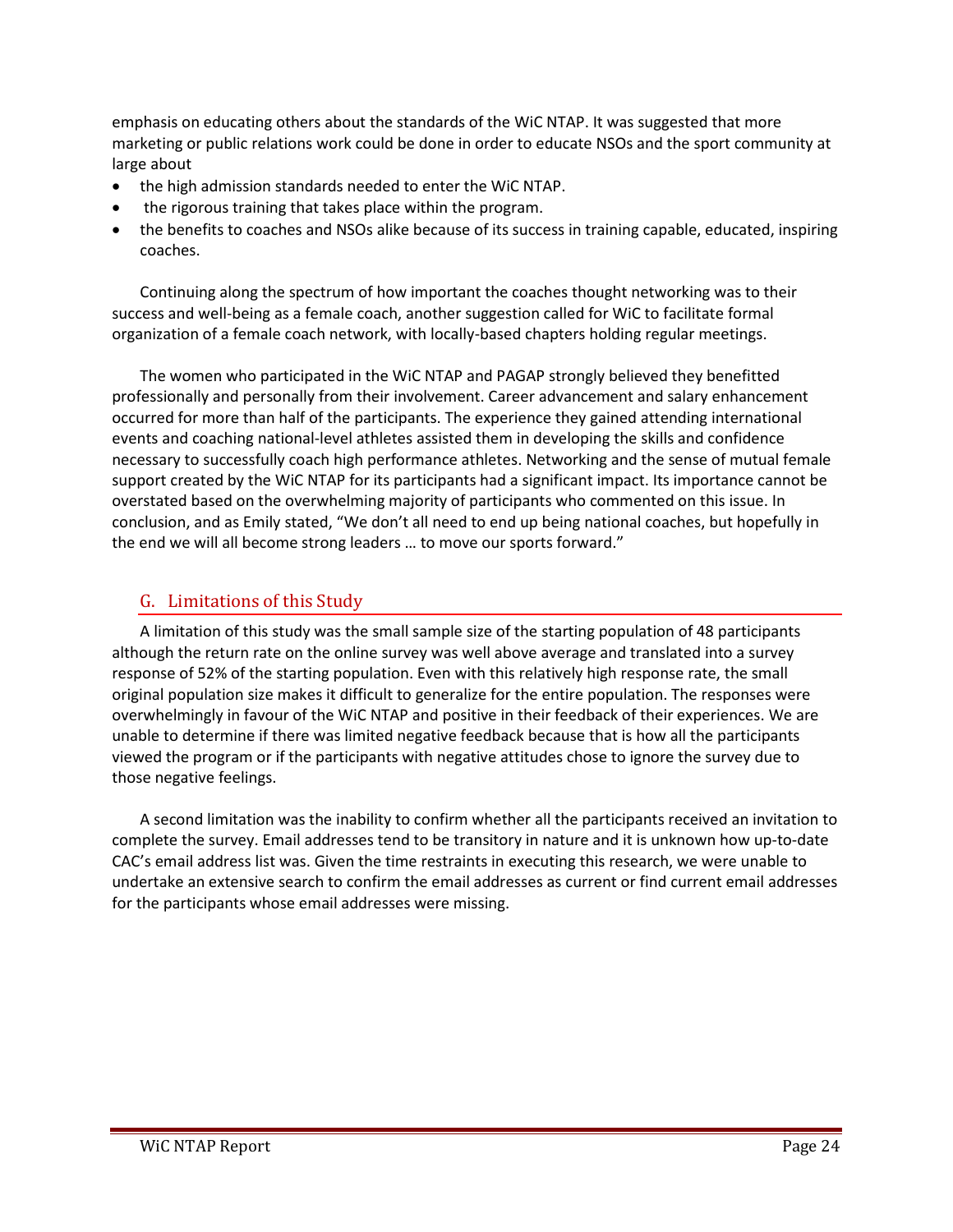#### <span id="page-24-1"></span><span id="page-24-0"></span>Appendix A: Email Invite to Survey

Chères entraîneures,

J'espère que vous allez bien et que vous avez des projets passionnants pour cette nouvelle année. Je vous écris afin de vous transmettre une demande importante. Le programme Les entraîneures de l'Association canadienne des entraîneurs procède à une évaluation dans le but de mesurer l'incidence du Programme d'apprentissage en entraînement d'une équipe nationale. Comme vous avez déjà participé à ce programme, vos réponses à ce sondage nous intéressent énormément car elles nous permettront d'évaluer le programme avec exactitude et d'en assurer l'efficacité future. Je vous prie de prendre quelques minutes pour remplir ce sondage. Les données seront étudiées par notre chercheure et joueront un rôle de premier plan dans les futures orientations de nos initiatives visant à accroître les possibilités offertes aux entraîneures de tous les niveaux du système sportif canadien.

Merci de votre coopération et recevez mes sincères salutations.

Sheilagh Croxon Consultante, programme Les entraîneures, Association canadienne des entraîneurs

Pour lancer le sondage (français), cliquez ici :<https://www.surveymonkey.com/s/WiCNTAPSurveyFr>

Pour lancer le sondage (en anglais), cliquez ici :<https://www.surveymonkey.com/s/WiCNTAPSurveyEnglish>

#### Dear Coaches,

I hope that this email finds you in good health and full of exciting plans for the new year. I am writing to you with a very important request. The Coaching Association of Canada's Women in Coaching program has initiated an evaluation to assess the impact of the National Team Coaching Apprenticeship Program. As a past participant of this program, your participation in this survey is extremely important to the thoroughness of the evaluation and to the future of the program. I would ask that you take a few minutes of your time to complete the survey. The data is being collected by our researcher and will be instrumental in our continued efforts to increase opportunities for female coaches at all levels of the Canadian sport system.

Thank you for your co-operation.

Sincerely, Sheilagh Croxon Consultant, Women in Coaching, Coaching Association of Canada

To enter the survey (in English), click here: <https://www.surveymonkey.com/s/WiCNTAPSurveyEnglish>

To enter the survey (in French), click here:<https://www.surveymonkey.com/s/WiCNTAPSurveyFr>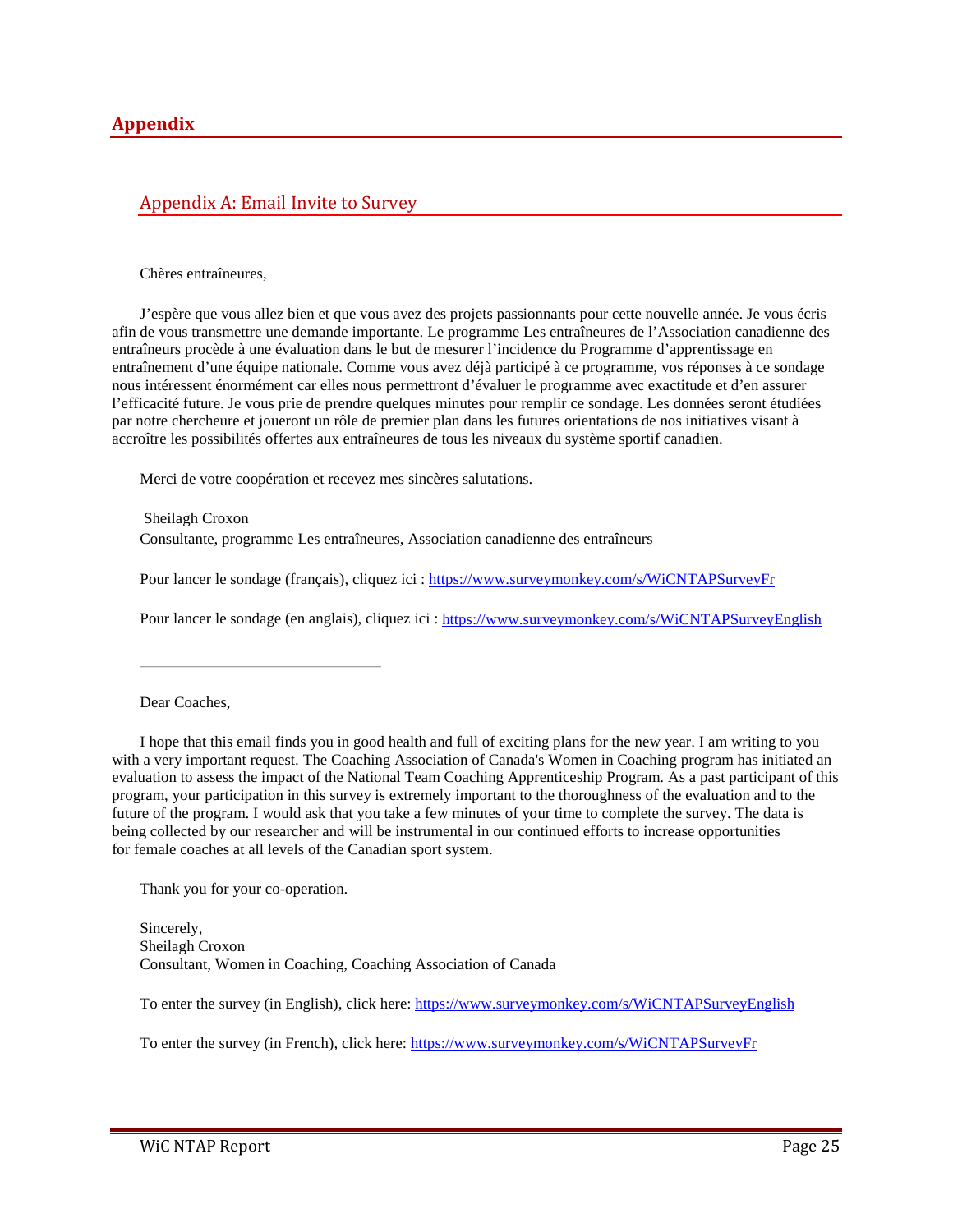<span id="page-25-0"></span>Appendix B: Coaches Questionnaire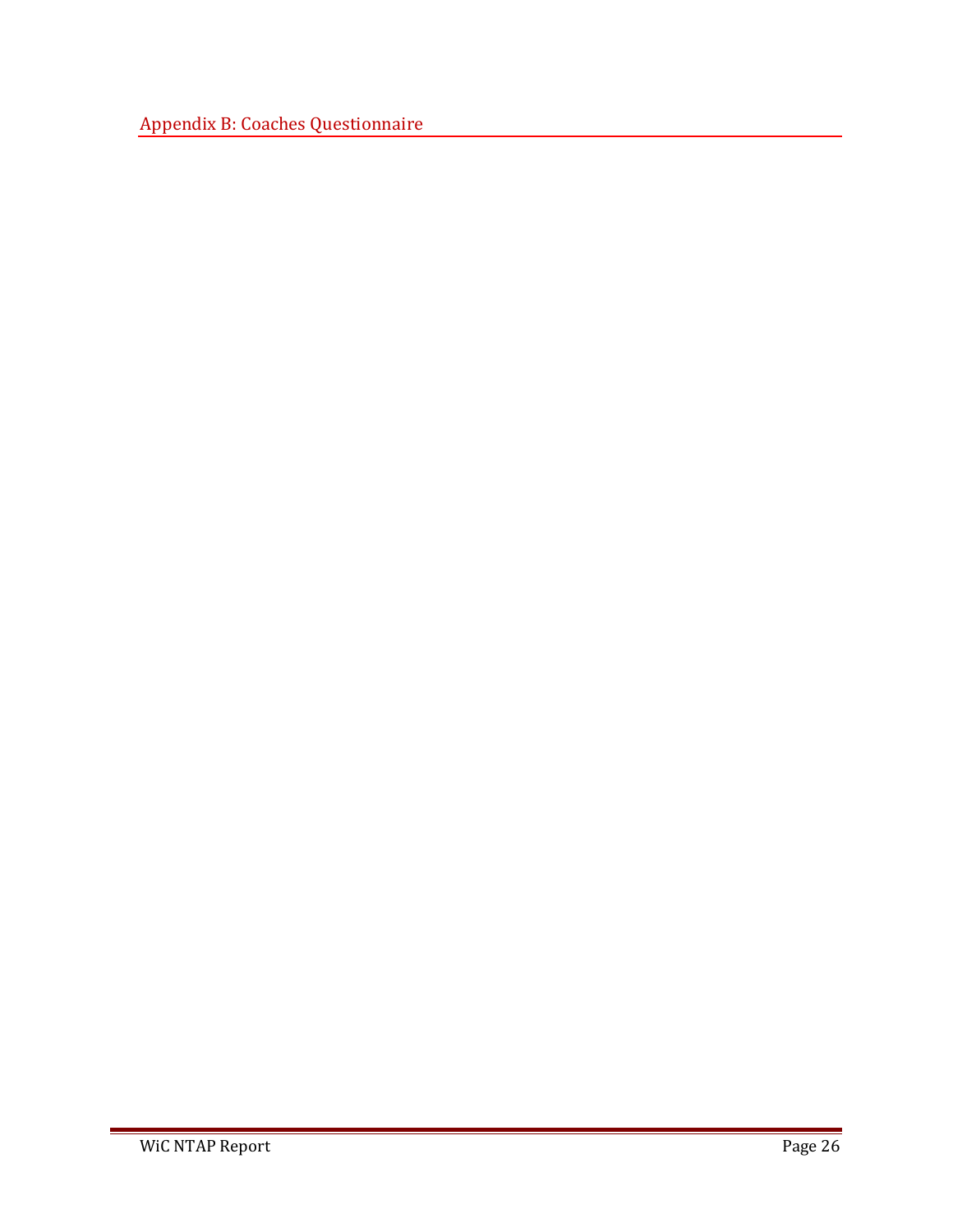Thank you for taking the time to complete this survey by the Coaching Association of Canada. Your feedback is important to us. This survey should only take about 30 minutes of your time. This survey relates to your participation in the Women in Coaching National Team Apprenticeship Program.

In order to progress through this survey, please use the following navigation links:

- $\bullet$  Click the **Next** button to continue to the next page.
- Click the **Previous** button to return to the previous page.
- Click the Exit this survey button to exit this survey.
- Click the **Done** button to submit your survey.

The conduct of this survey involves the collection of personal information. All information collected is considered confidential and will not be disclosed to third parties without your consent. No names or other identifying information will be included in any report on the study.

If you have any questions, please contact us at the CAC office.

### 1. How did you first hear of the Women in Coaching National Team Coaching **\*** Apprenticeship Program?

| A coach                                                    |
|------------------------------------------------------------|
| Provincial/Territorial Sport Organization                  |
| National Sport Organization                                |
| Coaching Association of Canada                             |
| Provincial/Territorial Coaching Association                |
| Educational Institution (High School, College, University) |
| Other (please specify)                                     |
|                                                            |

2. Did the WiC National Team Coaching Apprenticeship Program assist you in your **\*** career advancement as a coach?

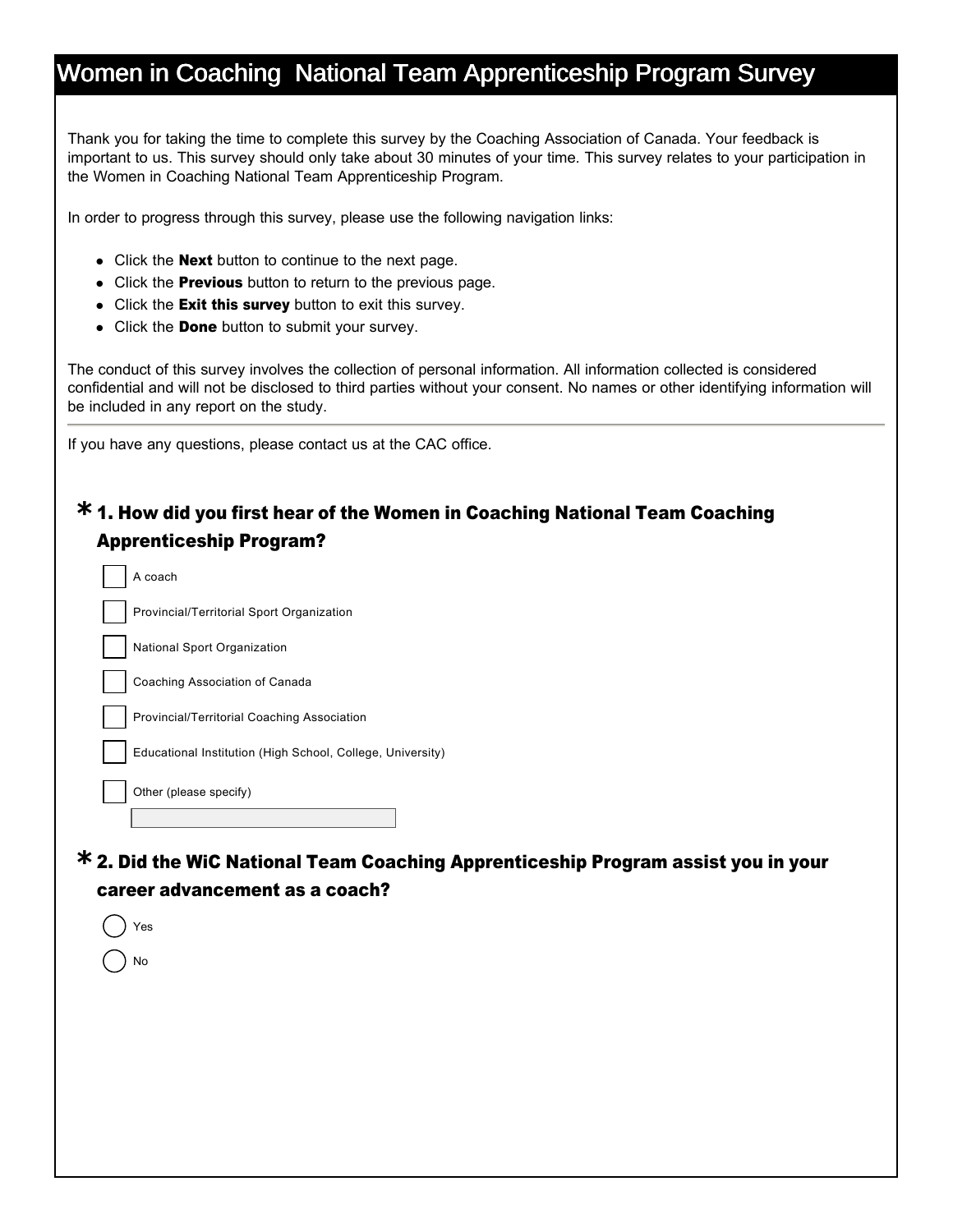| Created opportunities to take on new coaching responsibilities               |
|------------------------------------------------------------------------------|
| Provided opportunities to compare myself with current national level coaches |
| Provided financial support                                                   |
| Advanced my coaching certification level                                     |
| Opened networking opportunities                                              |
| Created peer support                                                         |
| Created mentoring opportunities                                              |
| Allowed learning through observation of other coaches                        |
| Directly led to new coaching position/job                                    |
| Provided motivation to continue in coaching                                  |
| Other (please specify)                                                       |
|                                                                              |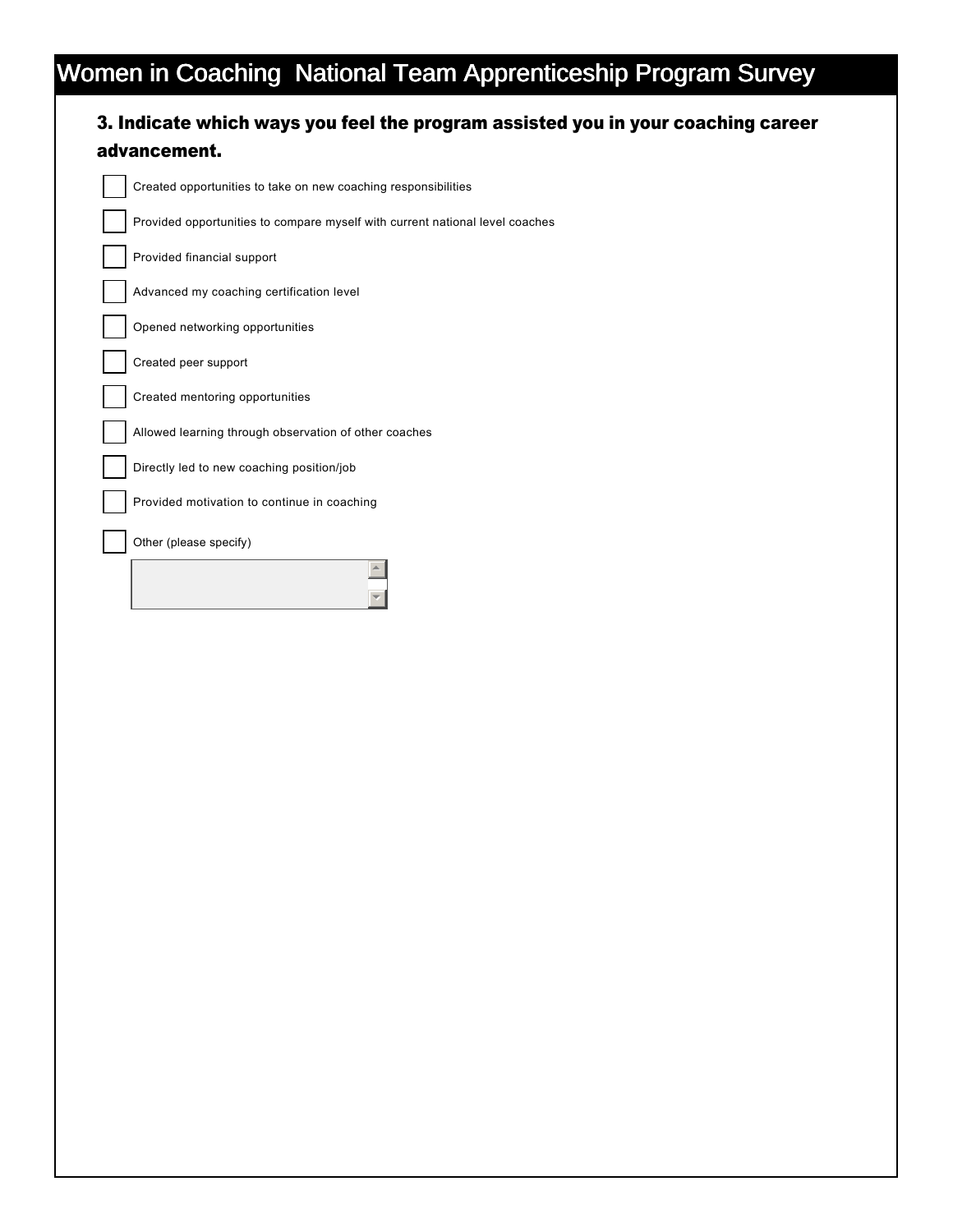### 4. Rank 1 to 6 the impact the following experiences in the Apprenticeship Program had on you.

### 1 being the greatest and 6 being the least.

|                                                                                  | greatest | 3. |  | 6. least |
|----------------------------------------------------------------------------------|----------|----|--|----------|
| The opportunity to attend training camps or be integrated with the National Team |          |    |  |          |
| Attending the Professional Development Day with the other Apprentices            |          |    |  |          |
| Attending the National Coach Workshop with the other Apprentices                 |          |    |  |          |
| Having a mentor to talk to throughout the process                                |          |    |  |          |
| Having the support from my National Sport Organization                           |          |    |  |          |
| Attending an International event as a Coach in my sport                          |          |    |  |          |

1.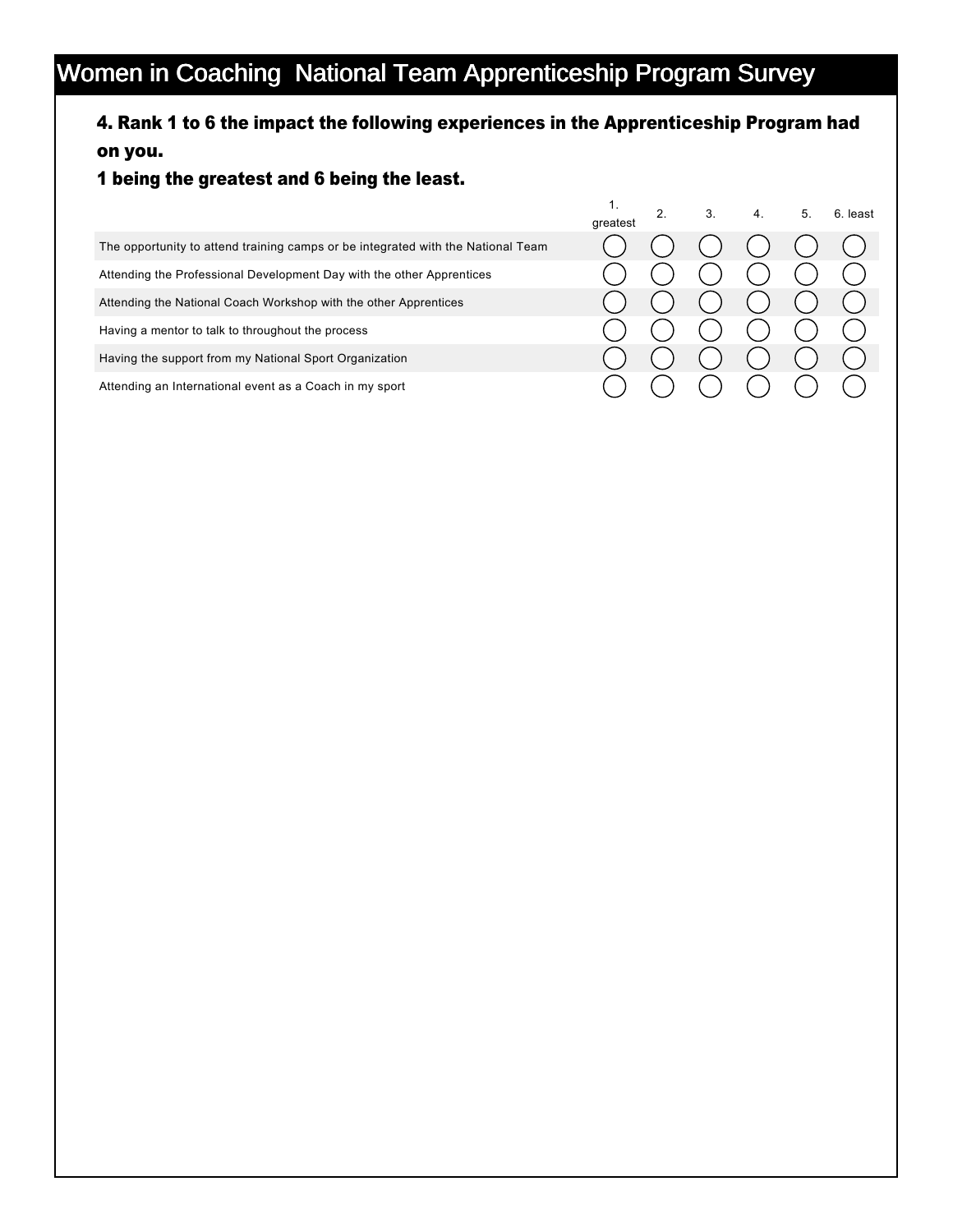| <b>*5. Indicate your highest NCCP Certification level. Please note the new NCCP</b><br>certification levels are indicated here in brackets. |
|---------------------------------------------------------------------------------------------------------------------------------------------|
| Level 2 (NCCP Competition - Introduction) Certified                                                                                         |
| Level 3 (NCCP Competition - Development) Trained                                                                                            |
| Level 3 (NCCP Competition - Development) Certified                                                                                          |
| Level 4 (NCCP Competition - High Performance) Trained                                                                                       |
| Level 4 (NCCP Competition - High Performance) Certified                                                                                     |
| Level 5 (NCCP Competition - High Performance) Trained                                                                                       |
| Level 5 (NCCP Competition - High Performance) Certified                                                                                     |
| 6. Add any sport specific designation you hold (eg. in soccer CSA National B License)                                                       |
| 7. List any other certifications or licensing you possess that is relevant to your coaching<br>career.                                      |
|                                                                                                                                             |
| <b>*8. How many years of coaching experience do you have?</b>                                                                               |
| $\leq 5$ yrs                                                                                                                                |
|                                                                                                                                             |
| 6 - 10 yrs                                                                                                                                  |
| 11 - 15 yrs                                                                                                                                 |
| $( )$ > 15 yrs                                                                                                                              |
|                                                                                                                                             |
| * 9. Indicate each level you have coached.<br><b>High School</b>                                                                            |
| College                                                                                                                                     |
| University                                                                                                                                  |
| Club                                                                                                                                        |
| Regional                                                                                                                                    |
| Provincial/Territorial                                                                                                                      |
| National                                                                                                                                    |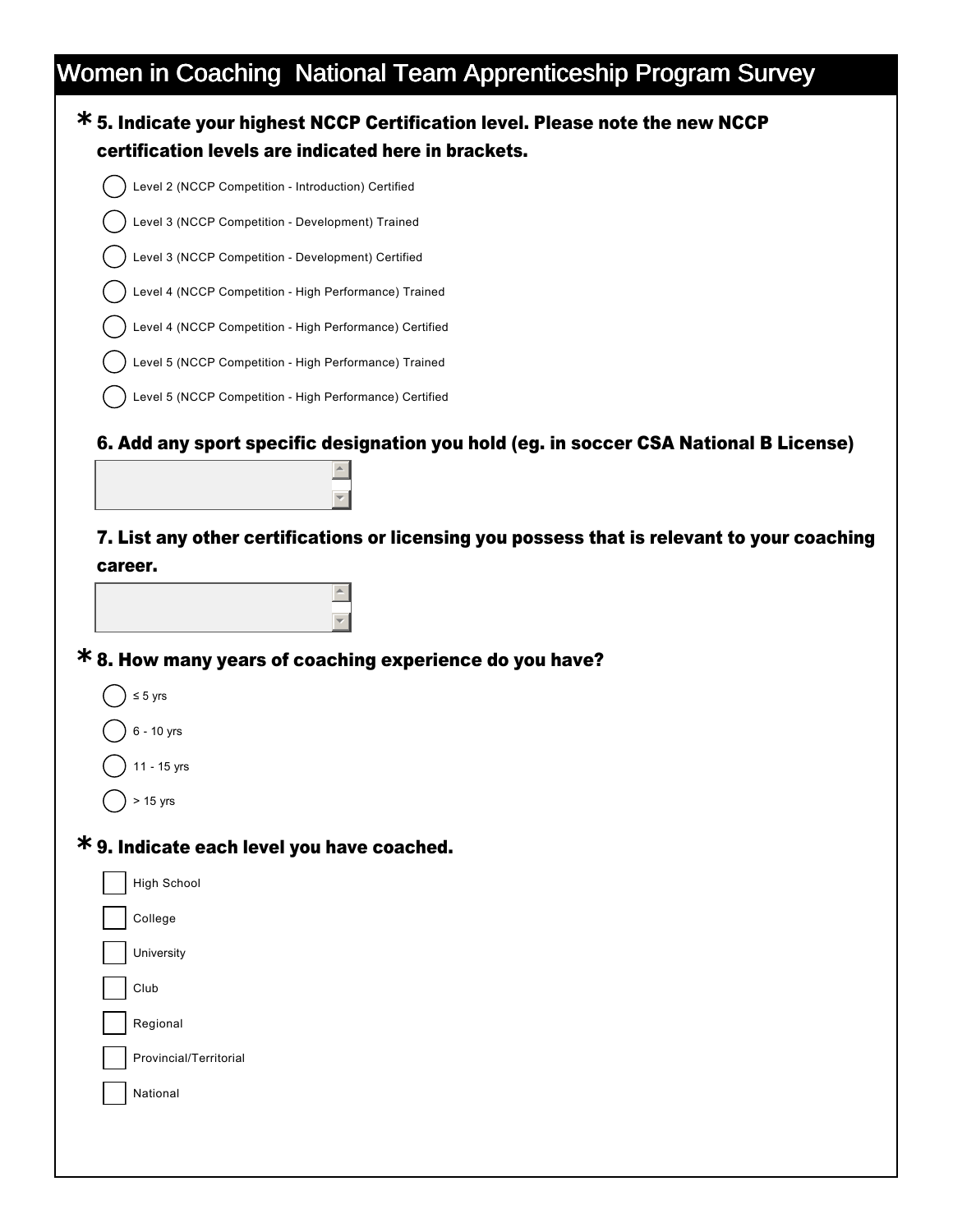### **\***10. Gender of athletes coached.

Female only

Male only

Both Female and Male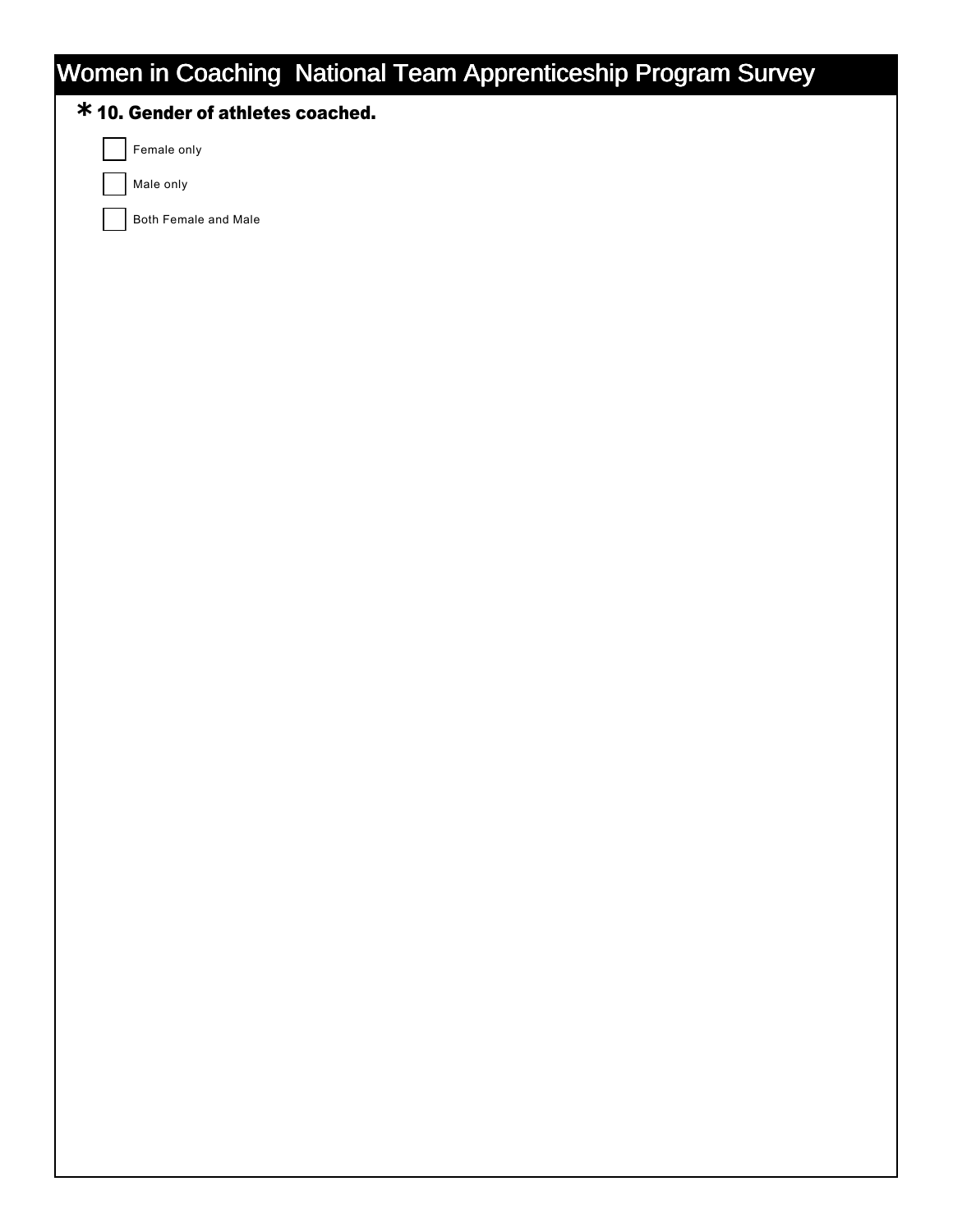11. List the coaching positions you held BEFORE entering the WiC National Team **\*** Coaching Apprenticeship Program. Order from most recent to least recent. For each coaching position, indicate whether you viewed it as an advancement of your coaching career, a lateral move or a step back for your coaching career.



12. List the coaching positions you held AFTER completing the WiC National Team **\*** Coaching Apprenticeship Program. Order from most recent to least recent. For each coaching position, indicate whether you viewed it as an advancement of your coaching career, a parallel move or a step back for your coaching career.

|   | Coaching<br>Position | Level | Job Status | <b>Annual Salary</b> | # of years in this<br>position | Career Path |
|---|----------------------|-------|------------|----------------------|--------------------------------|-------------|
|   |                      |       |            |                      |                                |             |
| ာ |                      |       |            |                      |                                |             |
| 3 |                      |       |            |                      |                                |             |
|   |                      |       |            |                      |                                |             |
| 5 |                      |       |            |                      |                                |             |
| 6 |                      |       |            |                      |                                |             |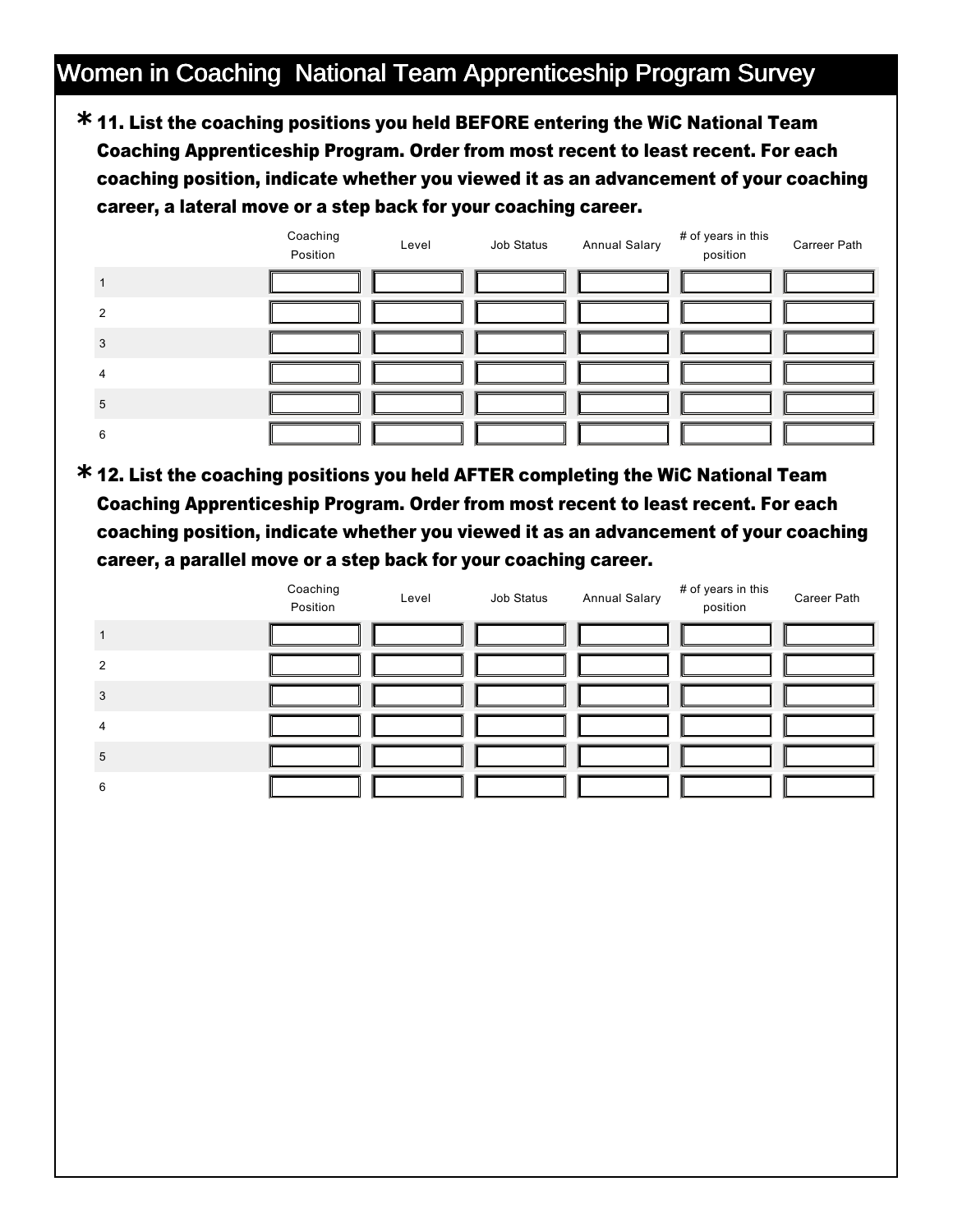### **\***13. Do you currently hold a coaching position?

 $\bigcap$  Yes

 $()$  No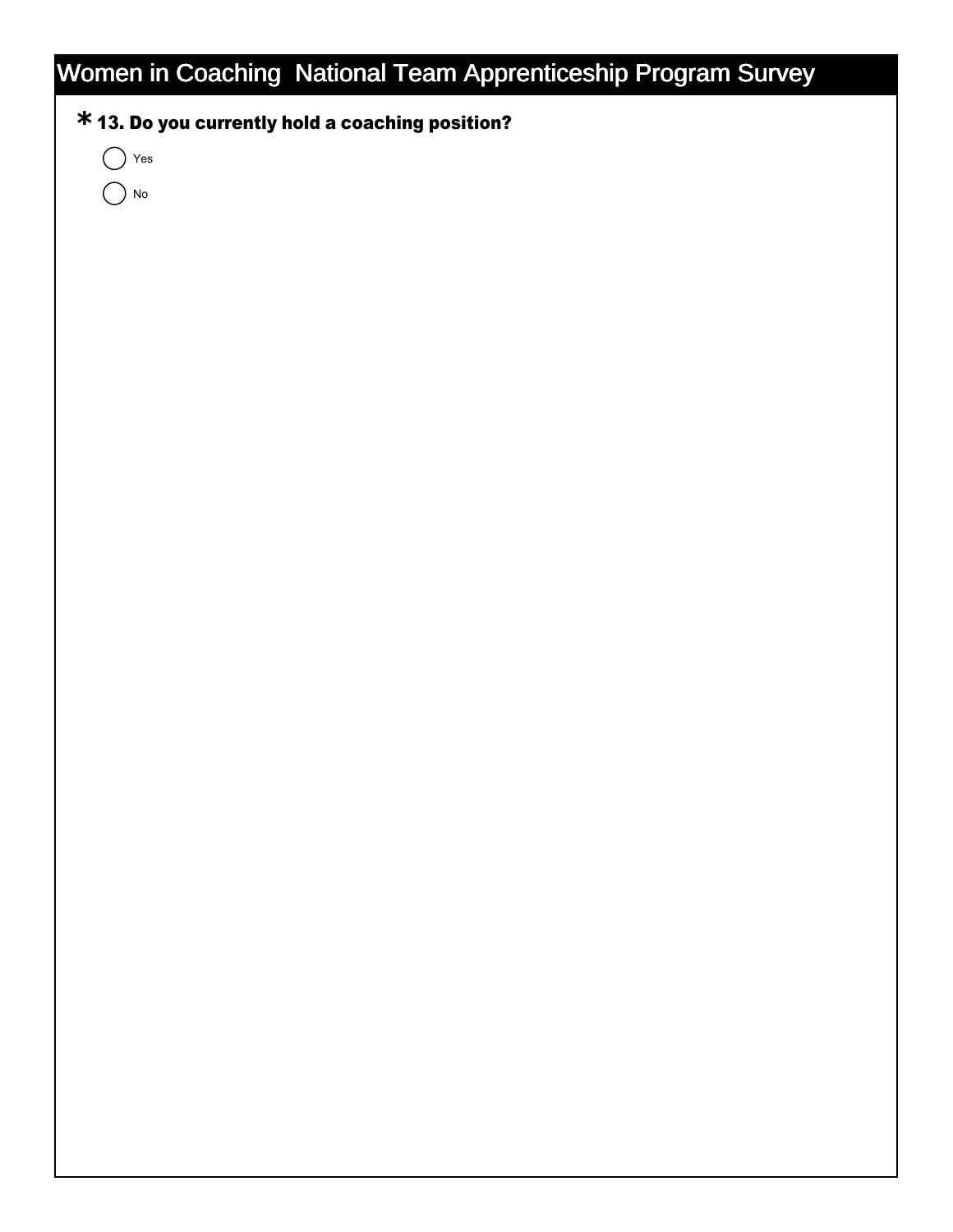### 14. Please tell us why you are not currently coaching?

### 15. Do you plan to return to coaching in the future?

 $\boxed{\triangle}$  $\overline{z}$ 

 $()$  Yes

No

If Yes, at what level do you hope to return to coach?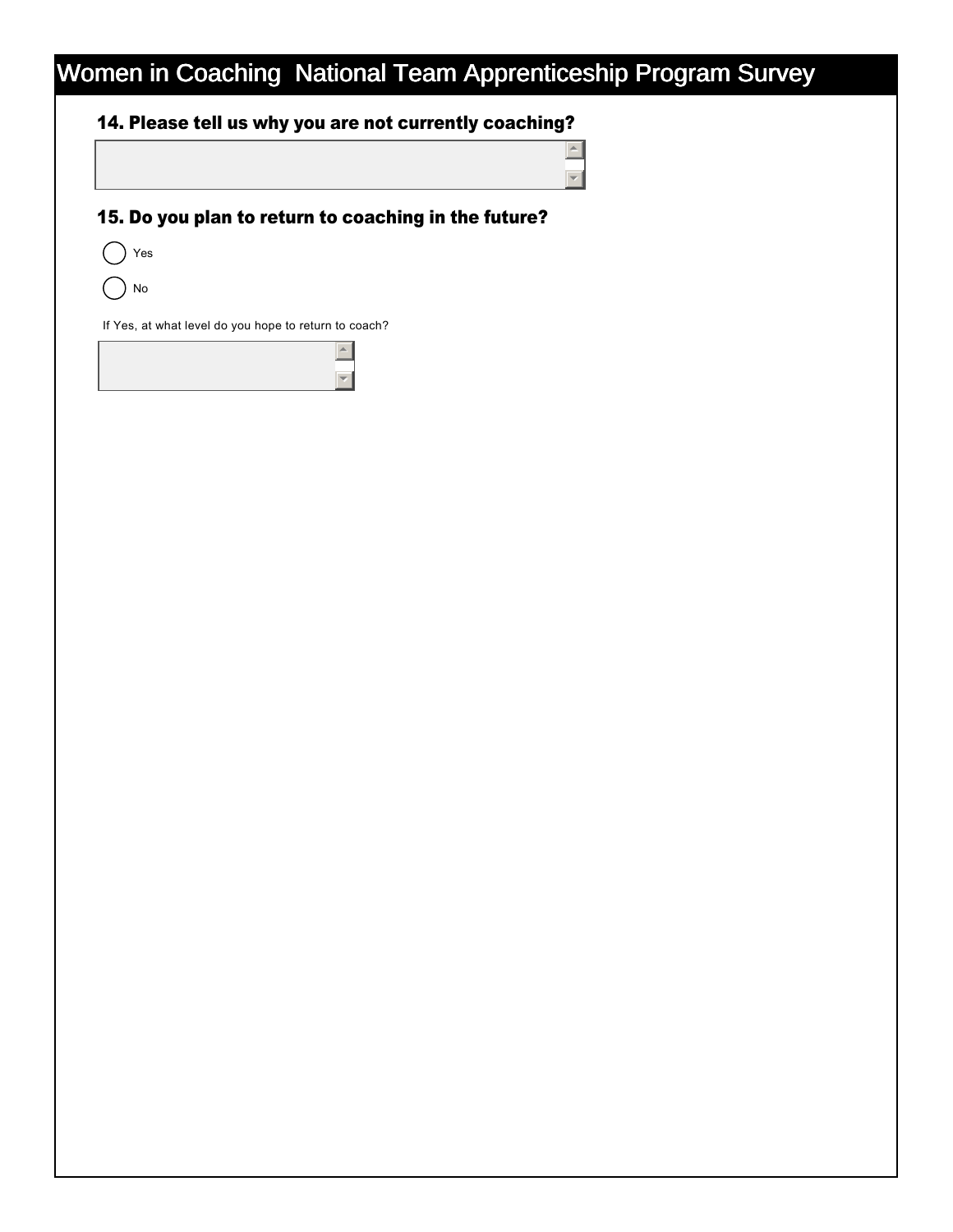### 16. Reflect on your coaching career to date, to what degree have the following acted as **\*** a barrier to the advancement of your coaching career.

|                                                          | Not at all | $\mathcal{P}$ | 3 | 4 | Completely |
|----------------------------------------------------------|------------|---------------|---|---|------------|
| Lack of opportunity to advance                           |            |               |   |   |            |
| Lack of salary                                           |            |               |   |   |            |
| Family commitments                                       |            |               |   |   |            |
| Lack of self-confidence in coaching ability              |            |               |   |   |            |
| Lack of peer support                                     |            |               |   |   |            |
| Lack of respect from peers or administration             |            |               |   |   |            |
| Lack of educational opportunities                        |            |               |   |   |            |
| Lack of financial support (for course fees, etc.)        |            |               |   |   |            |
| Difficulty in adapting to the male culture of your sport |            |               |   |   |            |
| Lack of female role models or mentors                    |            |               |   |   |            |
| Lack of job stability                                    |            |               |   |   |            |
| Please add any other barriers you have experienced       |            |               |   |   |            |
|                                                          |            |               |   |   |            |

 $\overline{\mathbf{v}}$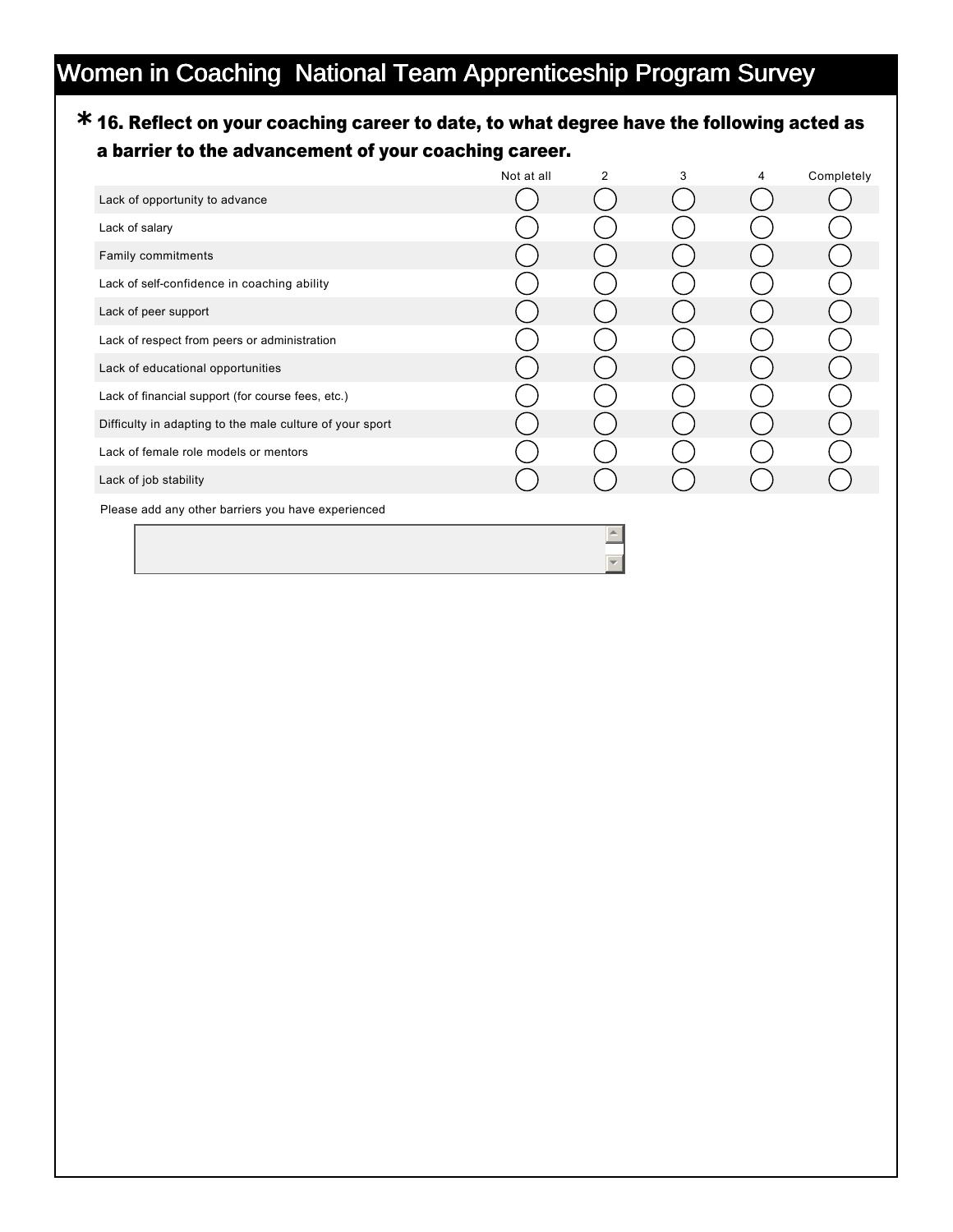17. Please take a moment to reflect on the impact that the WiC National Team Coaching Apprenticeship Program had on you, personally and professionally. Use the space below to share your thoughts.

> $\boxed{\blacktriangle}$ 6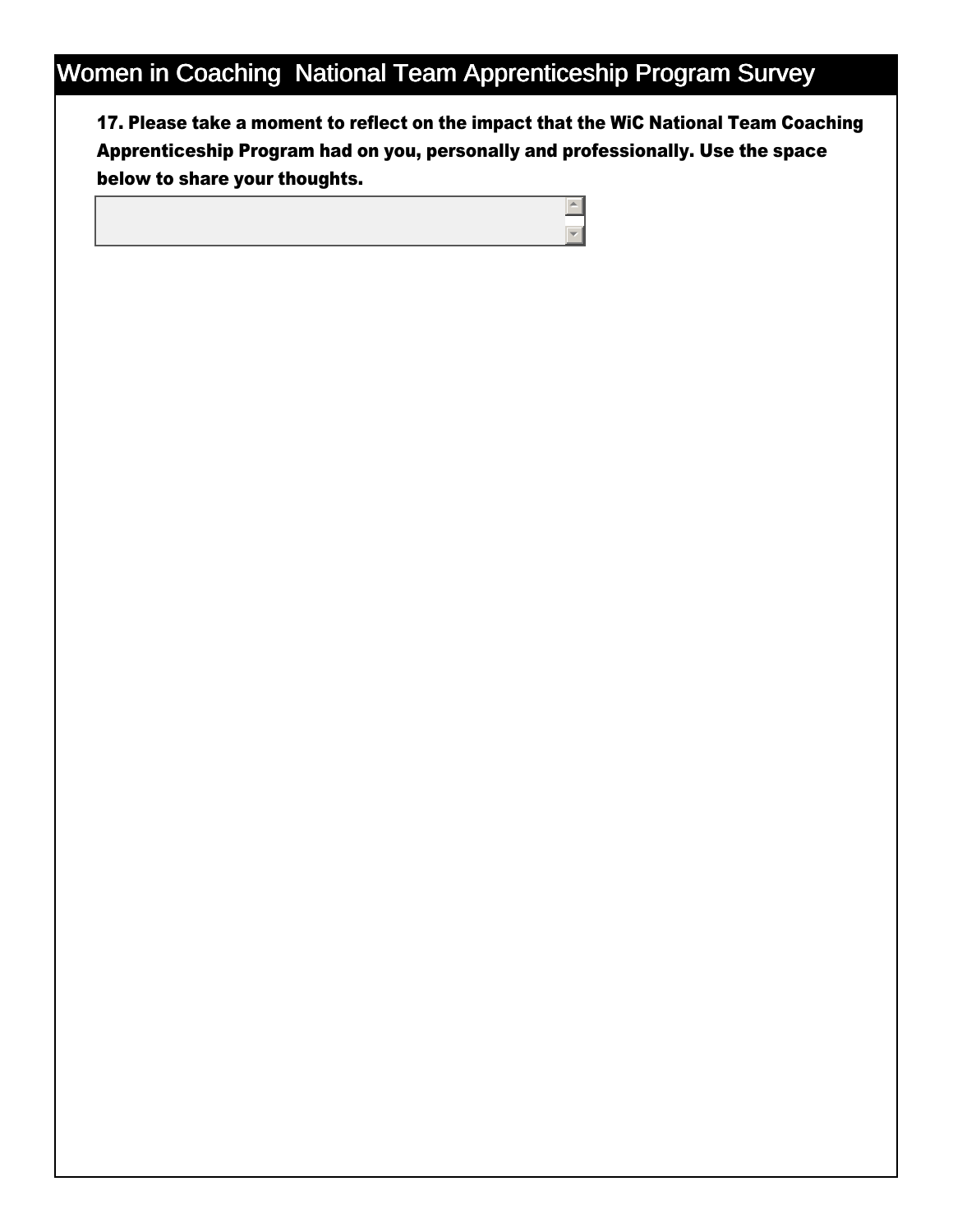All information collected is considered confidential and will not be disclosed to third parties without your consent. No names or other identifying information will be included in any report on the study. The purpose is for demographic statistics, and verification and authenticity of respondents only.

### 18. Contact Information: **\***

| Name:                 |  |
|-----------------------|--|
| <b>Address:</b>       |  |
| <b>Address 2:</b>     |  |
| City/Town:            |  |
| Prov/Terr:            |  |
| <b>Postal Code:</b>   |  |
| Country:              |  |
| <b>Email Address:</b> |  |
| <b>Phone Number:</b>  |  |

### 19. Age Category **\***

) No

| $\leq$ 25 yrs                           |  |
|-----------------------------------------|--|
| 26 - 30 yrs                             |  |
| 31 - 35 yrs                             |  |
| 36 - 40 yrs                             |  |
| 41 - 45 yrs                             |  |
| 46 - 50 yrs                             |  |
| $> 50$ yrs                              |  |
| <b>* 20. Highest level of education</b> |  |
| <b>High School</b>                      |  |
| College or Technical Institute          |  |
| University, Undergraduate Degree        |  |
| University, Masters degree              |  |
| University, PHD                         |  |
| <b>21. Current occupation</b>           |  |
|                                         |  |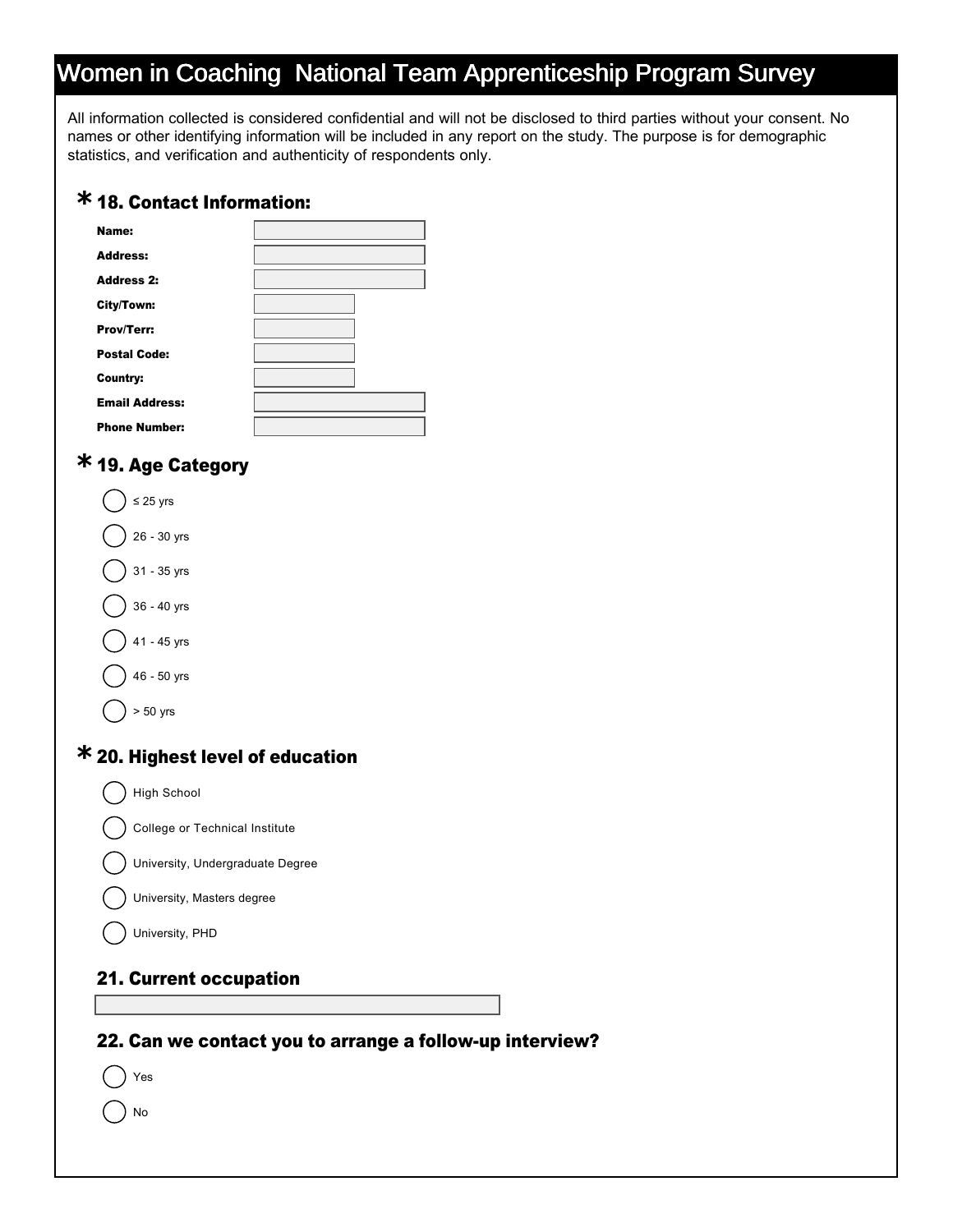23. Thank you. Please provide the contact information you would prefer us to use to contact you.

 $\left| \triangle \right|$  $\overline{\phantom{a}}$